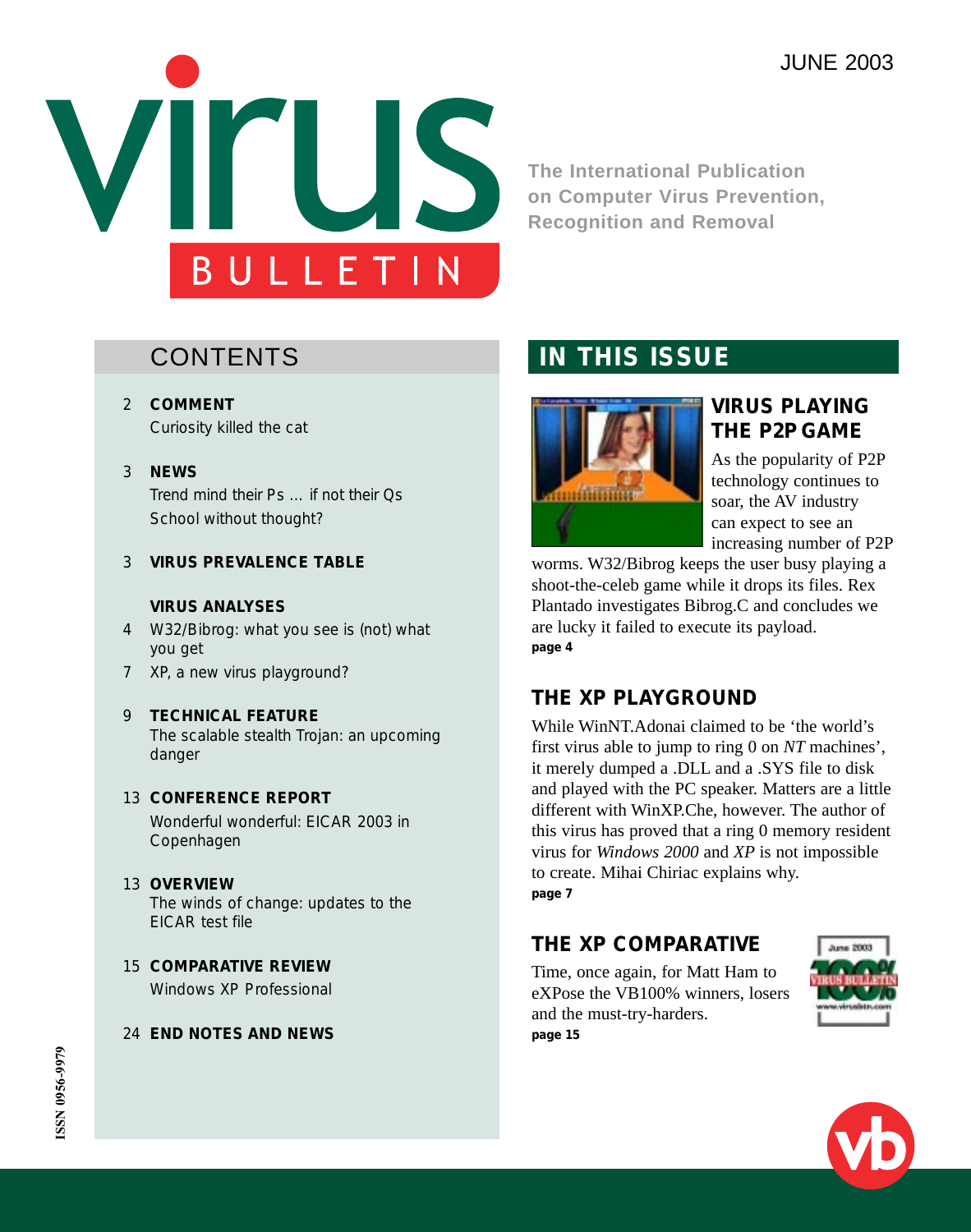



*'We all have an insatiable monster in us that needs to know.'*

**Carole Theriault** Sophos Plc

## **CURIOSITY KILLED THE CAT**

Email is being targeted by opportunists whose ethics are equal only to the stereotypical medallion-wearing used-car salesman. I'm talking about the creators of email-aware viruses who employ cunning tactics to encourage users to run an infected attachment. This act of persuasion is often referred to as 'social engineering' – a pretty lousy term to describe the act of lying, conning and misleading innocent computer users. But are virus writers all that clever, or is it the users' baser instincts that make so many of them double-click on an infected attachment?

Several aspects of an email can be modified by a virus writer to lend their scam more credibility: the sender address, the subject line, the message and the name of the attached file. The approach varies, appealing primarily either to our feelings, our reason or our beliefs.

Lovegate-E is a typical example of a worm that attempts to use sex to exploit unwary users. The message is a stanza from Rudyard Kipling's *If* – which has no obvious ties with the files the worm may append: 'Britney spears nude.exe.txt.exe' or 'hardcore game-.pif'. Clearly, the attachments are aimed at the groins of bored computer users. This tactic is pretty fool-proof – there will always be a small percentage of the population who are unable to resist the invitation to view naughty pictures.

#### **Editor:** Helen Martin

**Technical Consultant:** Matt Ham **Technical Editor:** Jakub Kaminski **Consulting Editors:** Nick FitzGerald, *Independent consultant, NZ* Ian Whalley, *IBM Research, USA* Richard Ford, *Independent consultant, USA* Edward Wilding, *Data Genetics, UK*

A version of Love Bug is now three years old but is memorable, not least for using one of the sneakiest ploys to encourage users to run its attachment:

Subject line: Mothers Day Order Confirmation

Message: We have proceeded to charge your credit card for the amount of \$326.92 for the mothers day diamond special. We have attached a detailed invoice to this email. Please print out the attachment and keep it in a safe place. Thanks Again and Have a Happy Mothers Day!

mothersday@subdimension.com

Attachment name: mothersday.vbs

Is this tactic not the pinnacle of deception? Recipients probably felt outrage as they contemplated being ripped off, worry as they wondered how to rectify the situation, and guilt when it dawned on them that they didn't love their mother enough to have bought her an expensive mother's day gift.

Alas, it seems that mass-mailing infectors do not need to do anything spectacular to get people to double-click. The Sobig worm, which caused quite a stir in January this year, used a number of bland subject lines and attachment names. Subject lines were 'Re: Movies', 'Re: Sample', 'Re: Document' or 'Re: Here is that sample'; the attached filename was chosen from a list which includes 'Document003.pif', 'Sample.pif', 'Untitled1.pif' and 'Movie\_0074.mpeg.pif'.

The use of 'Re:' in the subject line is interesting – wouldn't recipients look at the subject line and say to themselves, 'I have never sent anyone an email with that subject line'? Moreover, the sender address was always the same: big@boss.com, making it easy to warn the general public about this email scam. Sadly, neither of these points seemed able to stop many people from launching the file.

Whether the authors of mass-mailing infectors use specific tactics or not, users seem pretty trusting, or rather, curious. Tempting curiosity is the virus writer's secret weapon because we all have an insatiable monster in us that needs to know. The message can promise a picture, a movie, information, a game or a screensaver, and we succumb to a base urge to see it.

Being wary of all unsolicited email and attachments is theoretically possible, but highly impractical. It is better to have up-to-date anti-virus installed at the gateway that strips suspicious or infectious attachments. Coupled with anti-virus on your desktop (because mass-mailers can also travel via other means), you have a fool-proof system. Whatever words are employed to dupe you into double-clicking, the software, oblivious to persuasive tactics, will remain immune.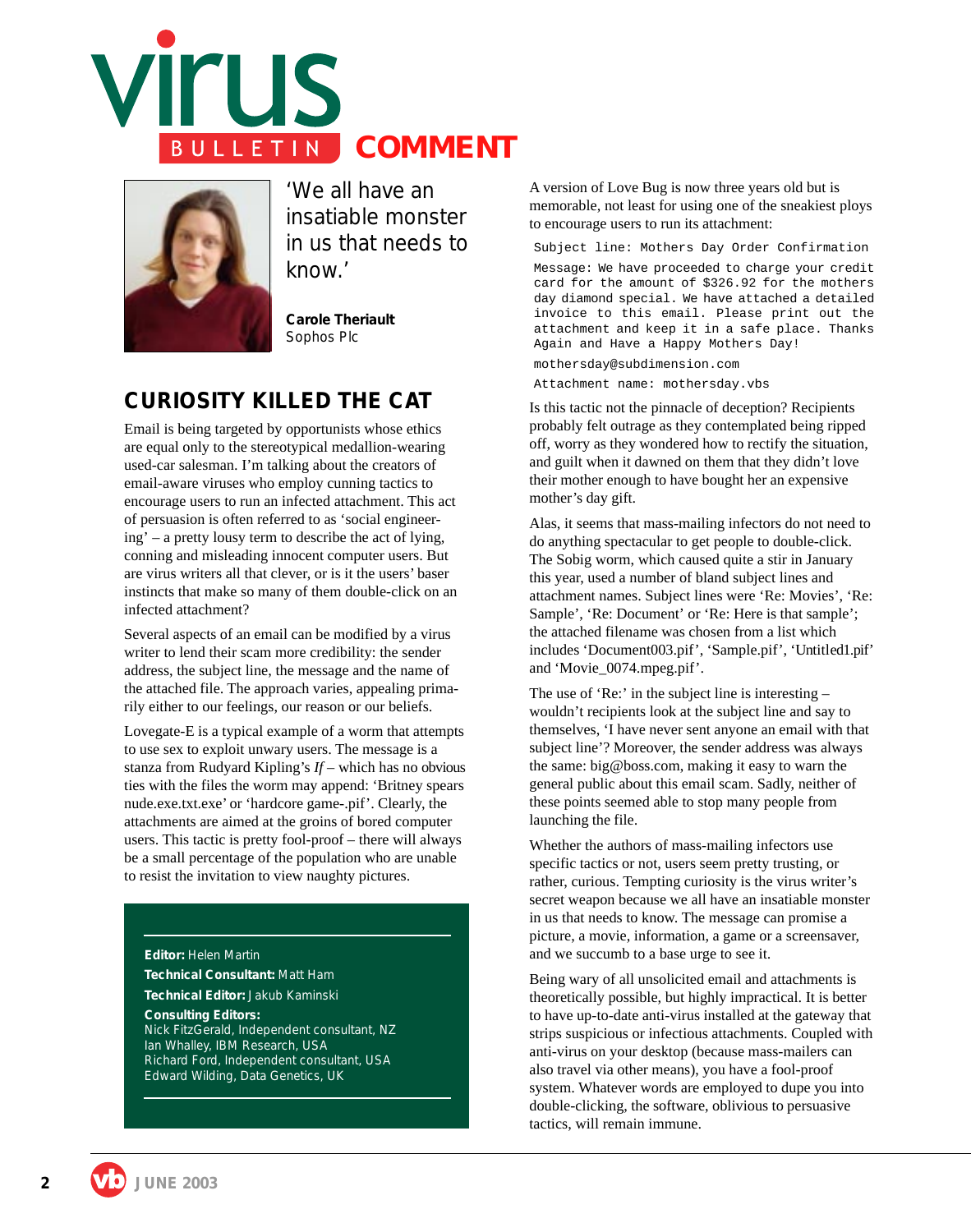# **NEWS**

#### **TREND MIND THEIR Ps … IF NOT THEIR Qs**

Putting a new spin on the *Sesame Street* catchphrase, 'this programme was brought to you by the letter … P', *Trend Micro* quarantined the letter P last month. Technology news website www.crn.com reports that *Trend* alerted its customers after it was discovered that a bug in an update for email security product *eManager* resulted in the blocking of *all* incoming email containing the letter P. The bug was discovered shortly after the release of update Rule #915 and *Trend* swiftly issued Rule #916 to fix it just an hour and a half later. Customers wishing to retrieve emails that were inadvertently quarantined are advised to call *Trend Micro* technical su\*\*ort.



On a different note, we cannot let this month slip by without congratulating the team behind *Trend Micro*'s latest advertising campaign. The slightly less-than-subtle advertisements, currently appearing in print format, leave it to the reader to imagine in

what activity a pointedly yellow-suited (or, more accurately, birthday-suited) pair are engaged. An online animated GIF leaves significantly less to the imagination. This may certainly be a case of 'if you don't have anything good to say about yourself, have a dig at the competition', but hats off to them for their sheer audacity, and (ahem) bare-faced cheek.

### **SCHOOL WITHOUT THOUGHT?**

The University of Calgary has announced very proudly on its website that a new undergraduate course will 'focus on developing malicious software such as computer viruses, worms and Trojan horses that are known to wreak havoc to the tune of billions of dollars worldwide on an annual basis'. Members of the AV industry repeatedly assert the importance of education when it comes to secure computing, but surely a course that focuses on *developing* malware is an extreme case of barking up the very wrong tree. Dr John Aycock, professor for the course, thinks not. He believes that, by 'looking through the eyes of the people who develop viruses, [the] students will learn what their targets actually are and what needs to be protected.' While busily learning how to compile their own malicious code, undergraduates on the course will also study 'legal and ethical issues' – *VB* is intrigued as to what students learn on this part of the course. The University claims that 'this course is just one more way [in which] the … University of Calgary is helping develop students' skills as they become the leaders of tomorrow.' The AV industry had better brace itself if we are to expect a future in which virus writers are the leaders of tomorrow.

### Prevalence Table – April 2003

| Virus          | Type   | Incidents | Reports |
|----------------|--------|-----------|---------|
| Win32/Opaserv  | File   | 6340      | 45.30%  |
| Win32/Sobig    | File   | 2250      | 16.08%  |
| Win32/Klez     | File   | 1863      | 13.31%  |
| Win32/Dupator  | File   | 1147      | 8.20%   |
| Win32/Funlove  | File   | 485       | 3.47%   |
| Win32/Yaha     | File   | 342       | 2.44%   |
| Win95/Spaces   | File   | 329       | 2.35%   |
| Win32/Bugbear  | File   | 200       | 1.43%   |
| Win32/Magistr  | File   | 123       | 0.88%   |
| Win32/Lovgate  | File   | 114       | 0.81%   |
| Win32/Gibe     | File   | 112       | 0.80%   |
| Redlof         | Script | 102       | 0.73%   |
| Win32/Lirva    | File   | 60        | 0.43%   |
| Win32/BadTrans | File   | 46        | 0.33%   |
| Win32/SirCam   | File   | 43        | 0.31%   |
| Win32/Nimda    | File   | 41        | 0.29%   |
| Win32/Hybris   | File   | 38        | 0.27%   |
| Win95/Lorez    | File   | 36        | 0.26%   |
| Win32/Ganda    | File   | 31        | 0.22%   |
| Laroux         | Macro  | 30        | 0.21%   |
| Win32/Kovar    | File   | 26        | 0.19%   |
| Win95/CIH      | File   | 22        | 0.16%   |
| Win32/Braid    | File   | 15        | 0.11%   |
| Others[1]      |        | 200       | 1.43%   |
| Total          |        | 13,995    | 100%    |

[1]The Prevalence Table includes a total of 200 reports across 66 further viruses. Readers are reminded that a complete listing is posted at http://www.virusbtn.com/Prevalence/.

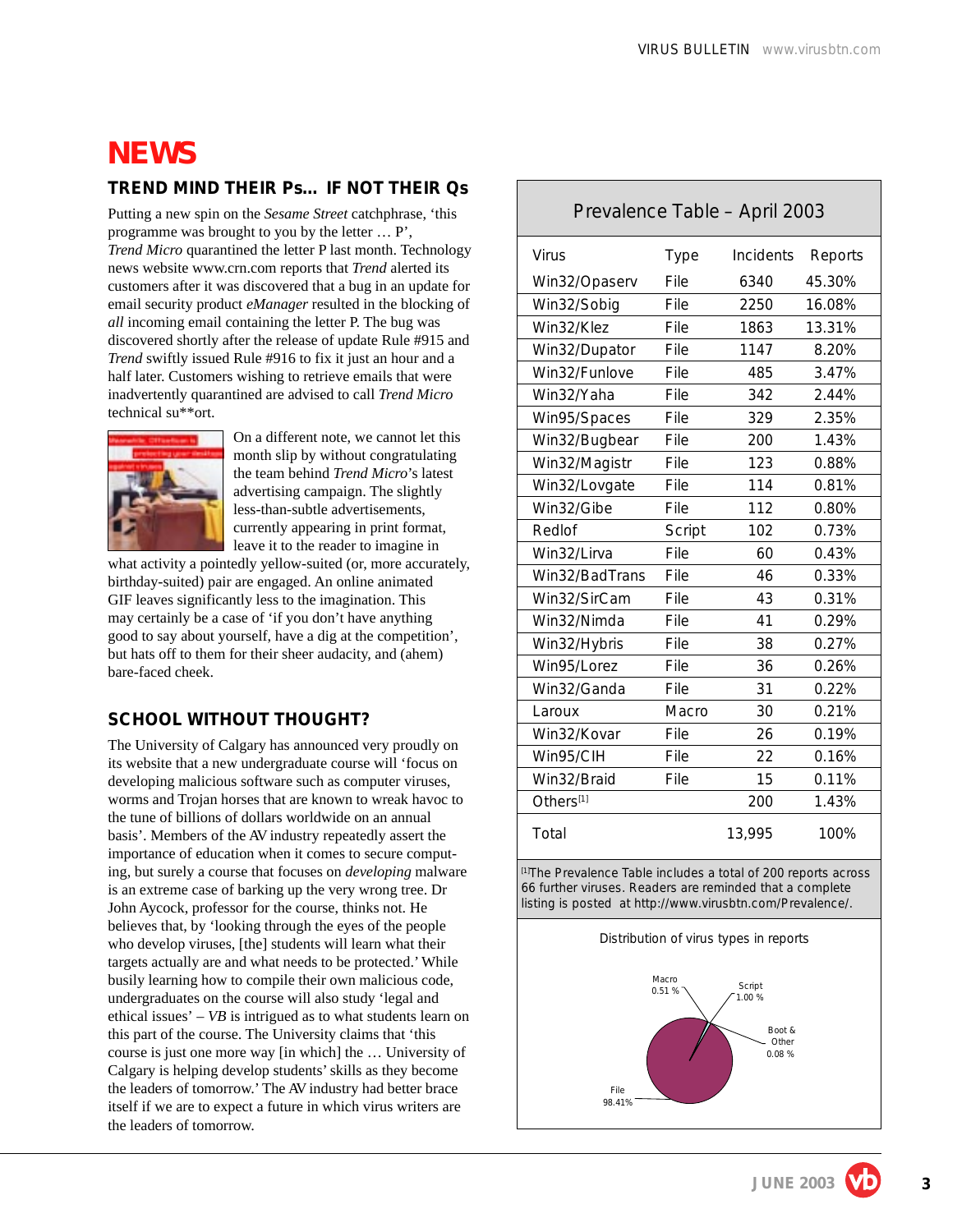# **VIRUS ANALYSIS 1**

### **W32/BIBROG: WHAT YOU SEE IS (NOT) WHAT YOU GET**

Rex Plantado TrendLabs, Philippines



The increasing popularity of peer-to-peer (P2P) technology has resulted in a headache for the anti-virus industry: the advent of P2P worms. Since last year, a number of P2P worms have appeared in the wild – for example, W32/Surnova, W32/Lirva, W32/Lolol, W32/Benjamin and W32/Gnuman, to name just a few.

#### **BIBROG**

In March 2003, another family of P2P worms was released into the wild. This family of worms is more prolific than any previous P2P worms. W32/Bibrog, as it has been dubbed by AV vendors, is a destructive email- and P2P-borne worm with password-stealing capabilities.

W32/Bibrog propagates via *Microsoft Outlook* and *Outlook Express,* sending itself to all *Outlook* contacts disguised as a game, along with the text 'no es virus!' ('not a virus!'). In addition, the worm explicitly shares 20 copies of itself to P2P programs *KaZaA*, *ICQ*, *Grokster* and *Morpheus*. It uses the names of celebrities to disguise itself as a pornographic screen saver, in an attempt to increase its appeal to P2P downloaders. The worm attempts to delete files (MP3, MPG, EXE, DLL, GIF, JPG and ZIP) from the infected system.

At least five variants of this worm have been reported: W32/Bibrog.A, B, C, D and E. The variants behave in much the same way as each other, but differ in the filenames they use in P2P propagation, their embedded graphics files (which are used in the payload), file sizes, and the number of bugs or flaws in their code.

This analysis focuses on the W32/Bibrog.C variant (aka W32/Bibrog.B), since it has gained the most attention from the media and the AV industry.

The W32/Bibrog.C variant contains some flaws that are worthy of note – the worm's behaviour would be significantly different were the bugs to be fixed. Like the other variants, W32/Bibrog.C was written in high-level language Visual Basic, compressed with a UPX tool and appears to have originated in Mexico.

#### **DON'T PLAY WITH ME**

The first time it is run, W32/Bibrog.C launches a shooting simulation game (similar to the *Big Brother* game), in which the user targets moving pictures with a mouse click (see Figure 1).

The virus writer has managed to create a simple, yet exciting and addictive game. It uses pictures of personalities from http://www.laacademia.tv/ as the targets. The game increases the speed at which the pictures move across the screen and provides corresponding scores when the user targets the pictures successfully, making the game more realistic, challenging and addictive.

While the user is busy playing the game, W32/Bibrog.C drops its components into their respective target locations:

%Windows%\manzana.exe %Windows%\mai.vbs %System\academia.exe %Start up folder%\itch.exe %Start up folder%\itcj.exe

#### **P2P UNDER ATTACK!**

The author of this virus is aware of the weaknesses of a large percentage of peer-to-peer users – Hollywood celebrities, screen savers and pornographic materials are just some of them. W32/Bibrog.C drops 20 copies of itself into the following P2P share folders:

| KaZaa\My shared Folder ICQ\Shared |                           |
|-----------------------------------|---------------------------|
| Grokster\My Grokster              | Morpheus My Shared Folder |

The worm constructs filenames by combining the following celebrity names with the string 'porn screen\_saver.exe':

| Alessandra Ambrosia   | Anna Kournikova       |
|-----------------------|-----------------------|
| <b>Britney Spears</b> | Cameron Diaz          |
| Charlize Theron       | Christina Aguilera    |
| Donna D'Erico         | Halle Berry           |
| Helena Christensen    | Jenna Jameson         |
| Jessica Alba          | Karina Lombard        |
| Kelly Hu              | <b>Kirsten Dunst</b>  |
| Kylie Minogue         | Pamela Anderson       |
| Salma Hayek           | Sandra Bullock        |
| Shakira               | <b>Stacey Keibler</b> |

For example, 'Shakira porn screen\_saver.exe', 'Anna Kournikova porn screen\_saver.exe', and so on. If all P2P clients are installed, the infected system is virtually sharing at least 80 copies of the worm to over one million online P2P users!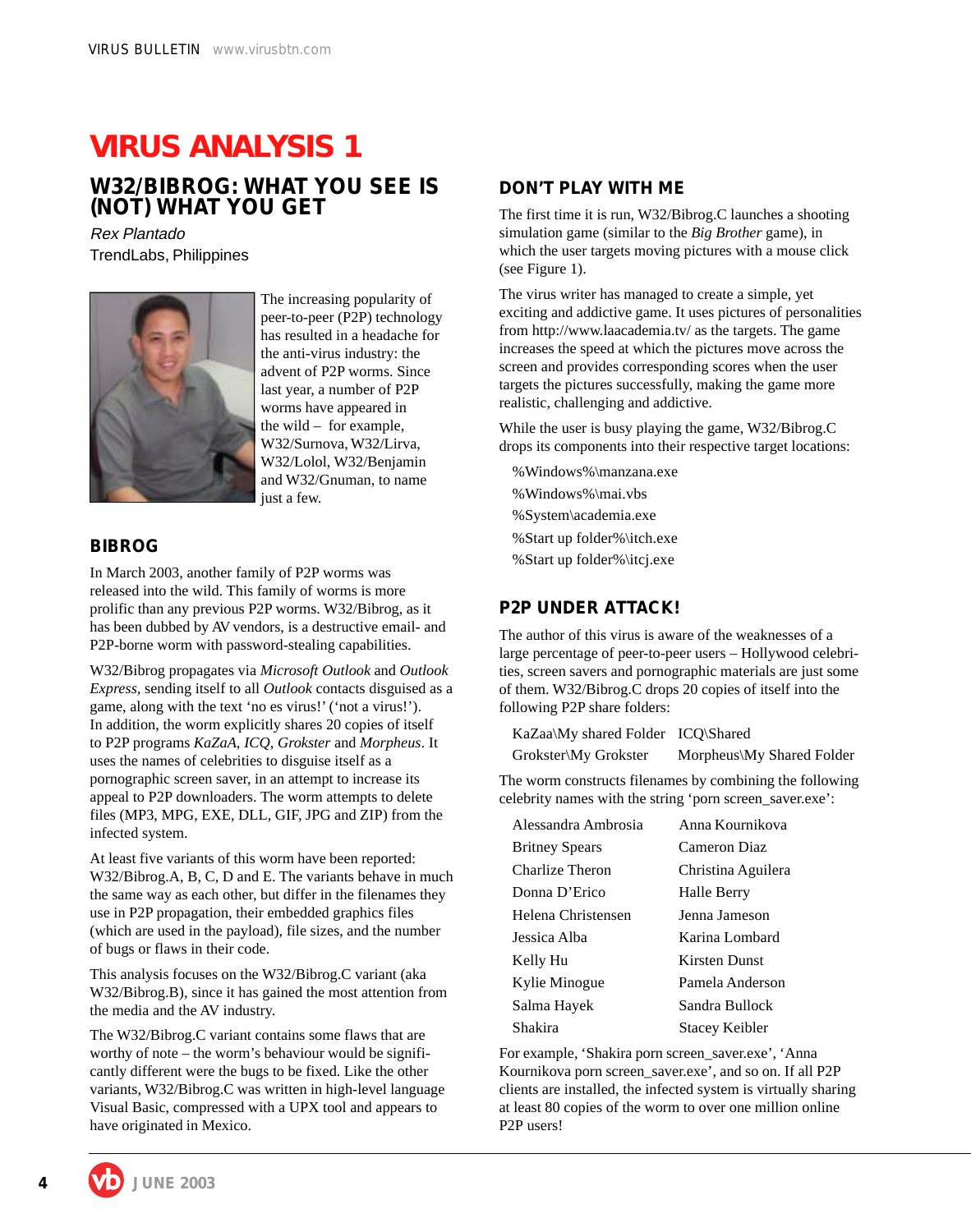#### **REBOOT AFTERMATH**

The first time *Windows* reboots, W32/Bibrog.C runs ITCH.EXE and ITCJ.EXE. The first EXE opens the installed email client in order to send seven infected emails to all the contacts in the Address Book. The emails have the following format:

Subject: Fwd:La Academia Azteca Message Body: La cacademia azteca (muy bueno) !no es virus!

Attachment: academia.exe

The worm ensures that the files MANZANA.EXE and ACADEMIA.EXE exist in the system by dropping them into the Windows and System folders respectively every time *Windows* is restarted.

Showing a lot of aggression and tenacity in harming infected users, W32/Bibrog.C drops five HTM files in the My Documents folder in order to steal user account information from different online services and websites: hotmail.htm, yahoo.htm, msn.htm, citibank.htm and acafug.htm

W32/Bibrog.C checks the value of 'cuento' from its registry, 'HKCU>Software>VB and VBA Program Settings>ezzey>varia'.

When a certain count is reached, it is intended to delete all files with the extension DBF, MP3, MPG, EXE, DLL, GIF, JPG and ZIP – however, a bug in the worm's code means that this is never realized.

On the second reboot, ITCJ.EXE monitors certain addresses from the user's web browser. If any of the following targets are found, W32/Bibrog.C opens the forged HTM file as a replacement for the page opened by the user:



| <b>Target</b>                  | <b>Replacement</b>                              |
|--------------------------------|-------------------------------------------------|
|                                | hotmail.passport.com %My Documents%\hotmail.htm |
| loginnet.passport.net          | %My Documents%\hotmail.htm                      |
| mail.yahoo.com                 | %My Documents%\yahoo.htm                        |
| login.passport.net             | %My Documents%\msn.net                          |
| www.fbi.gov                    | %My Documents%\acafug.htm                       |
| www.citibank.com/<br>us/cards/ | %My Documents%\citibank.htm                     |

The file acafug.htm is a forged web page of the FBI's 'most-wanted' list. It uses the real names of people on the FBI's wanted list, but matches them with fake pictures gathered from http://www.laacademia.tv/. The hyperlinks on the web page are redirected to: http://www.korn.com/, http://www.drowningpool.com/ or http://www.spawn.com/.

The first four HTMs are forged login pages of legitimate web pages and Internet services. The worm gathers the username and password information that is entered by the user and sends it to pommedorato@yahoo.com*,* which is believed to be the worm's author.

The user account information is sent as a Yahoo greeting with the following format:

Title: Bear Hug Brought to you by confetticards.co.uk To: <user name> <picture of Bear> hola or @yahoo.com or hotmail - <password>

where: <user name> is the name entered by the user and <password> is the entered password.

Sometimes the user is redirected to a non-malicious Mexican university website: http://www.cdj.itesm.mx/.

W32/Bibrog.C uses two image files alternately as wallpaper whenever *Windows* restarts. The files OSIRIS.BMP and QUIETTIME.BMP are located in the Windows folder (having been dropped on the first reboot).

The worm achieves this by modifying the Wallpaper value under the Desktop section of the WIN.INI file. However, this will not work under *Windows NT*, *2000* or *XP*.

#### **IMPERFECTION DOES MATTER**

First, W32/Bibrog.C is fully dependent on its run-time library, MSVBVM60.DLL. If this library does not exist in the system, this worm will not be able to function. In addition, the reverse engineering process is straightforward because the worm does not contain any event to trigger, anti-emulator or anti-debugging trick. The packer used Figure 1. The game: shooting simulation. by the worm is UPX, which is well known and widely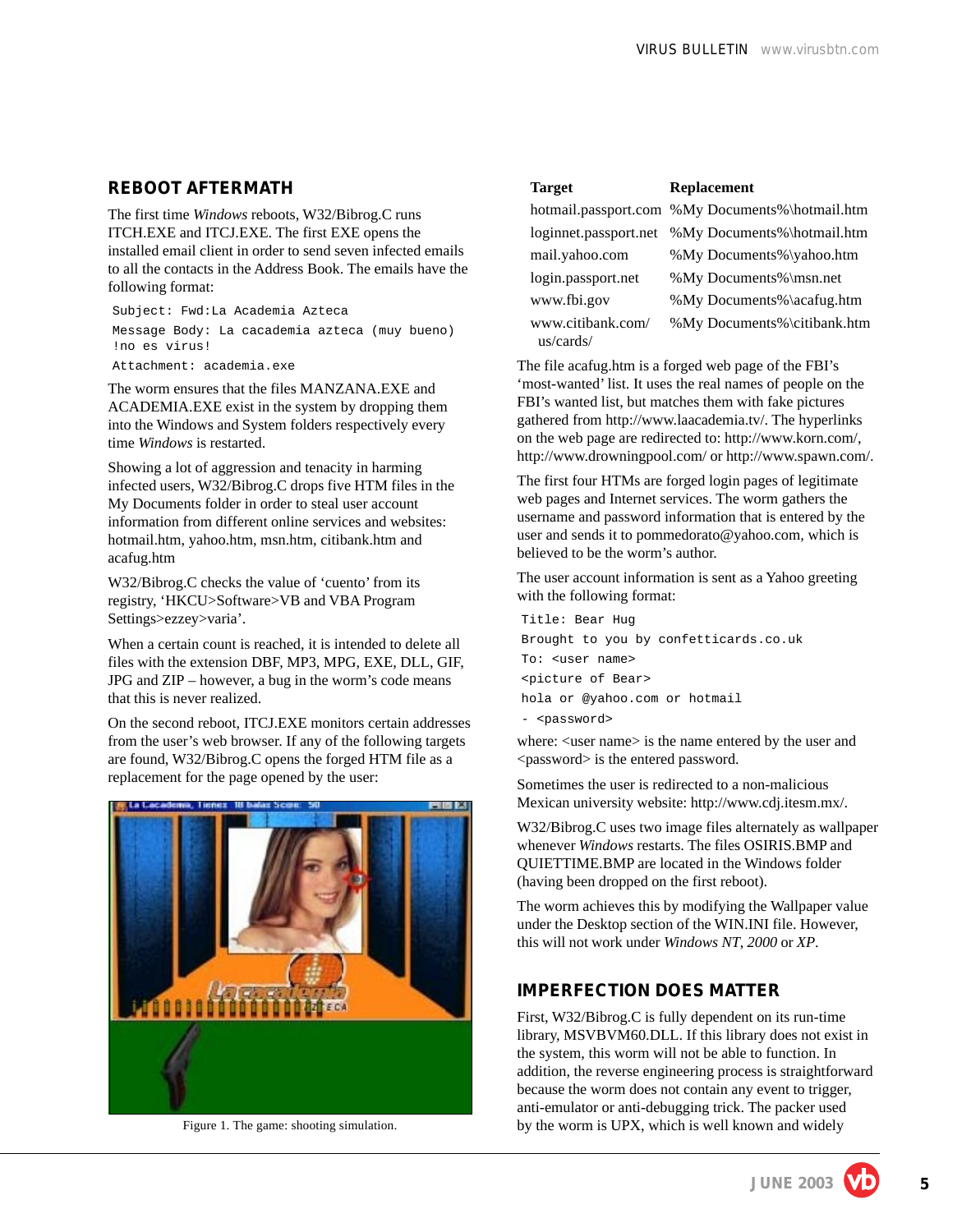available, in order to unpack the program. A wiser option for the author of the worm would have been to use a packer or code protector that is not available on the Internet, or better still, to have created a tool to pack or protect the codes.

Secondly, the worm does not register its running code as service process. This could easily expose its presence on the system in the Task Manager (CTRL-ALT-DEL or CTRL-SHIFT-ESC). Aside from simultaneous execution and noticeable filenames (ITCH.EXE/ITCJ.EXE), the worm's copies in the start-up folder can easily be seen by looking in the Start>Programs>StartUp menu within *Windows*.

Thirdly, W32/Bibrog.C drops a two-byte text file, Main.VBS, and a copy to %Windows%\MANZANA.EXE, neither of which are used. The copy (%System%\ ACADEMIA.EXE) is used only as an attachment, wherein it can use either of the two files in the start-up folder. This only increases the likelihood of the worm being noticed.

The destructive payload (file delete) of the worm is never executed due to the bug in the worm code. The register counter is never incremented, which is the trigger for the destructive routine to execute.

Finally, W32/Bibrog.C's emails do not contain any exploit to execute the attachment automatically, such as the IFrame or 'Automatic Execution of Embedded MIME Type' vulnerabilities which have been used by some of the most successful worms. W32/Bibrog.C spams seven copies of infected emails to all recipients (including the infected user), every time *Windows* reboots. Its message appears to be forwarded but, unlike a valid forwarded email, there is no space between 'Fwd:' and 'La Academia Azteca (virus)!' in the subject line.

The worm constructs email messages in Spanish. This will immediately arouse suspicion in a recipient who does not speak Spanish. Without the automatic execution exploit, this limits the chances of the attachment being run by the user even further. If these flaws had been fixed, the worm would have had more flexibility and could have been more infectious and caused more damage.

#### **CONCLUSION**

Despite several flaws in its code, W3/Bibrog managed to deceive enough users (whether as a game, celebrity porn screen saver or faked Internet page) for it to propagate and it gained the attention of the AV industry.

We are lucky, however, that Bibrog failed to execute its destructive payload – otherwise, this could have been a very damaging worm like Loveletter, Opaserv, Nimda, or Klez. To avoid that happening in the future, we need to impress upon users the importance of being cautious when downloading any program from P2P networks or running any executable from an unverified email source.

| W32/Bibrog |                                                                            |  |  |
|------------|----------------------------------------------------------------------------|--|--|
| Type:      | Email and P2P Worm with pass-<br>word stealing feature.                    |  |  |
| Payload:   | Mails itself to all Outlook contacts;<br>changes wallpaper; deletes files. |  |  |
| Removal:   | Detect and delete the dropped<br>executables; delete dropped files.        |  |  |

# **Join us at VB2003 in Toronto**



**•** Two-day conference programme featuring presentations by leading AV experts

- Exclusive exhibition featuring world class AV vendors
	- Full social and entertainment programme

**Register online at www.virubtn.com**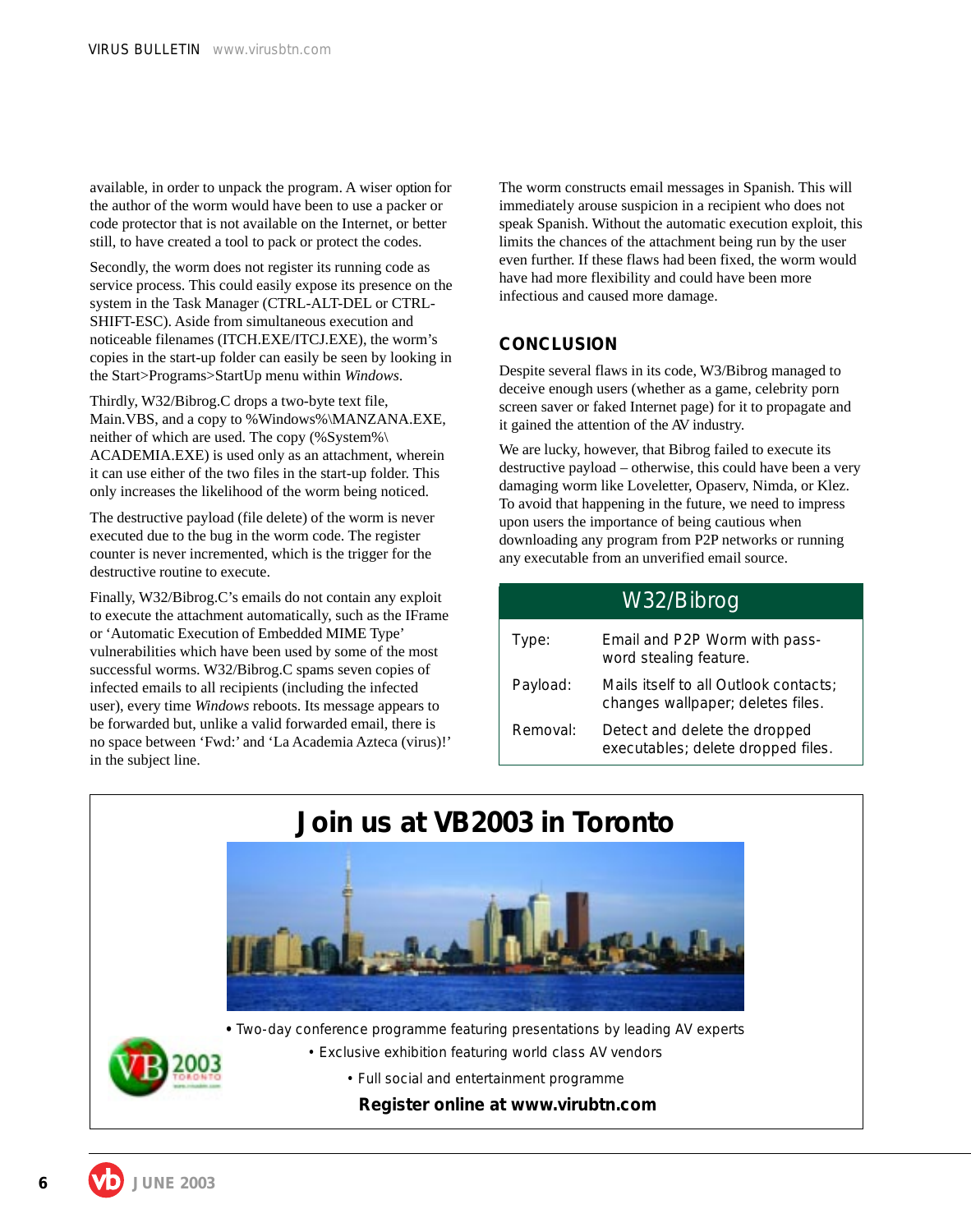# **VIRUS ANALYSIS 2**

### **XP, A NEW VIRUS PLAYGROUND?**

*Mihai Chiriac* SOFTWIN, Romania



New viruses appear every day; most of them are based on ideas which have already been proven to work. From time to time, however, new techniques are used in implementing viral engines, with varying degrees of success.

We all remember successful viruses like CIH, OneHalf and Nimda, which spread widely as

a result of the new techniques that had been used in their development.

Some weeks ago we received a sample of WinXP.Che, the latest creation from the Czech virus writer Ratter, a member of the 29A virus-writing group. Immediately, we realised that we were facing a new type of virus: a ring 0 resident on-access infector for *Windows 2000* and *XP*, which disables the Windows File Protection by legitimate calls to *Windows*' own DLL files.

Previously we had seen WinNT.Adonai, 'the world's first virus able to jump to ring 0 on *NT* machines' (according to the author), but in this case no real work was done in ring 0; the virus merely dumped a .DLL and a .SYS file to disk and played with the PC speaker. However, matters are a little different with WinXP.Che.

#### **TECHNICAL DESCRIPTION**

In order to infect a computer, Che needs a little help: since it infects only drivers (.SYS files), the virus has to be loaded somehow. This can be achieved by a number of methods, ranging from writing a specific .SYS loader to overwriting an existing device driver file.

When the system loads an infected driver file, the main virus code (found at DriverEntry) receives control and attempts to find the OS Kernel (NTOSKRNL.EXE) in memory. For this operation the virus uses two hard-coded addresses: 0x80400000 and 0x804D0000, which are the default addresses for *Windows 2000* and *Windows XP* respectively. The use of these hard-coded addresses is one of this virus's weak spots: *Microsoft* has already changed the value for the SP1 version of *XP* to 0x804D4000. If the virus cannot find NTOSKRNL's base address it returns immediately to the host program. Otherwise, it starts scanning for the functions it needs.

To make the virus shorter (and to make its analysis a little more difficult) the author uses hashes instead of API names. The hashing algorithm proves itself reliable for alphanumeric entry values; it is also faster than the classic CRC32 algorithm. The virus imports the following eleven functions from NTOSKRNL:

 KeNumberOfProcessors ExAllocatePool ExFreePool KeServiceDescriptorTable KeUserModeCallBack ZwCreateFile ZwAllocateVirtualMemory ZwFreeVirtualMemory ObReferenceObjectByHandle ObQueryNameString ObDereferenceObject

Then the virus checks the number of processors installed in the computer and bails out if there is more than one. The next check is the 'already-resident' marker: WinXP.Che writes an 0x72617461 ('atar' in ASCII) to offset 0x1C inside NTOSKRNL's memory area. If it is not already resident the virus proceeds, installing its file system hooks.

The virus allocates 1933 bytes of kernel memory by calling ExAllocatePool, then it moves itself to the newly allocated area and patches its own body with the API addresses that it fetched previously.

#### **FILE SYSTEM HOOKING**

When a ring 3 application calls CreateFile, kernel32.dll calls NtCreateFile (exported by ntdll.dll), which pushes the parameters onto the stack, causes the EDX register to point to the parameters, moves the ID for file creation/opening into the EAX register and goes to kernel mode for the real processing.

The *NT* kernel copies the parameters from the user-mode stack to the kernel stack and uses the value of EAX as an index in a table called the 'Service Dispatch Table'. Using this table, the *NT* kernel jumps to the specific function.

In order to locate the Service Dispatch Table the virus uses the legitimate (but undocumented) export KeServiceDescriptorTable. Then it simply saves the address of the original handler for ZwCreateFile and overwrites the entry in the Service Dispatch Table with its own address. As a result, the virus's handler is called on every file operation.

When it has finished installing the hook, the virus restores all the registers and returns to the original program.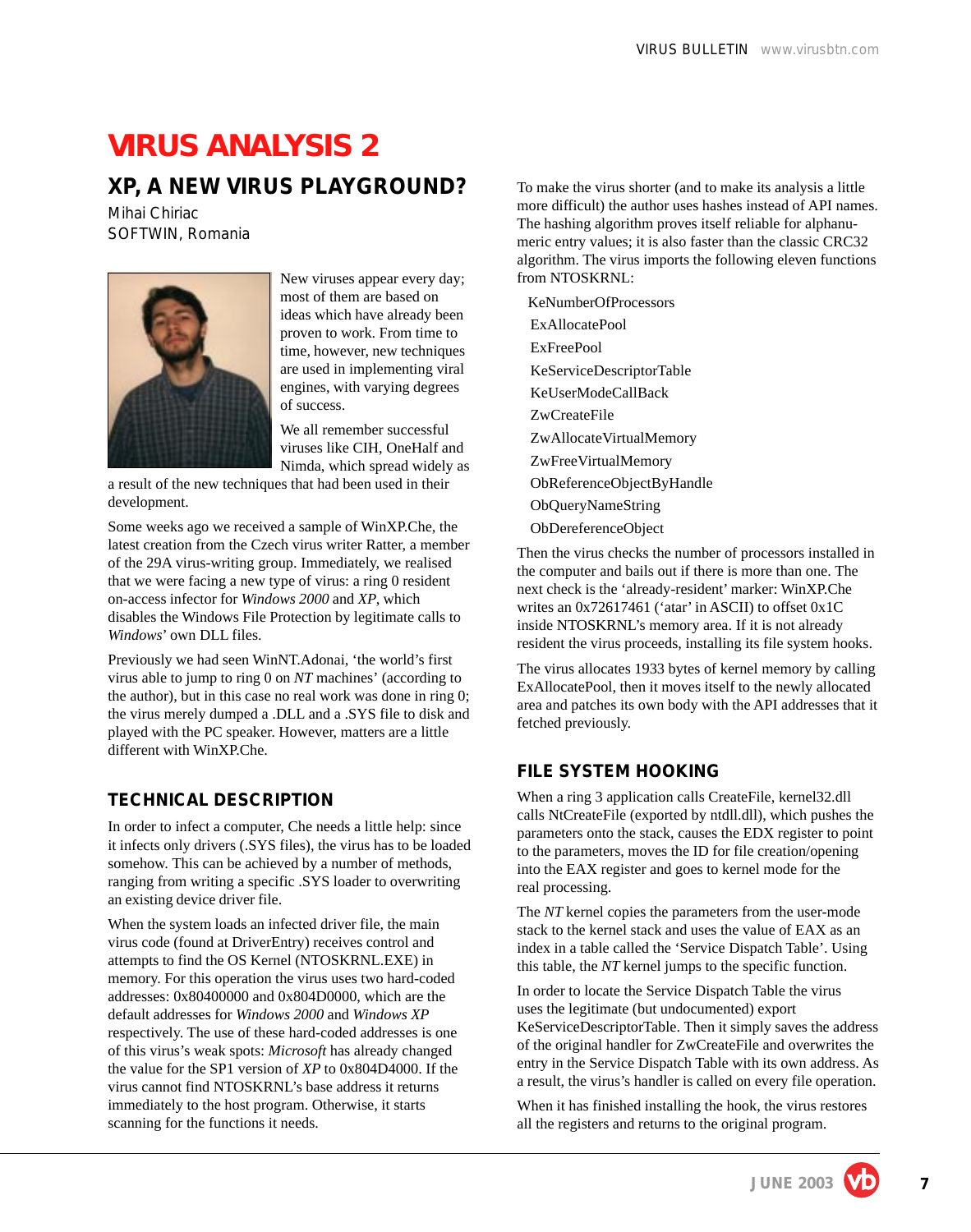#### **INFECTING FILES**

When an application tries to open a file, the virus's hook receives control. To prevent re-entry the virus makes use of semaphores: if the infection routine is busy the virus avoids calling it again; instead, it simply jumps to the next handler. Then it checks for the file extension – it must be '.sys' in order for the virus to infect.

If the file extension is '.sys', the virus locates the kernel32.dll image in memory and attempts to load another eleven functions to play with:

CreateFileW CloseHandle LoadLibraryA **GetProcAddress** FreeLibrary GetFileAttributesW SetFileAttributesW CreateFileMappingW MapViewOfFile UnMapViewOfFile GetFileSize

If the loading of any of these functions fails, the virus exits the infection routine and jumps to the next handler.

The interesting thing about the infection routine is that the infection is actually carried out in ring 3: the virus writer needed to call some functions that are not available in kernel mode.To do this, the virus gets a handle to the current thread (from the Process Environment Block), and from there, a pointer to the current process object; it copies itself to user-mode memory and uses yet another undocumented export from NTOSKRNL, the 'KeUserModeCallBack'. This function is used when a ring 0 routine needs to access data or to call a function in ring 3. *Microsoft* attempted to restrict the use of this function: one of the parameters is an index to a special table of predefined functions. However, the virus exploits the function and is able to call its own ring 3 code from the ring 0 file system handler. The advantage of using this function is its speed, which is critical in applications like file system filters.

#### **RING 3 ROUTINE AND DISABLING WFP**

The entire ring 3 routine is protected by Structured Exception Handling, so should any error occur, the virus simply jumps to the next handler. First it checks the initial characters of the file's name – they must be ' $\langle$ ? $\rangle$ ', in UNICODE – then the virus saves the file's attributes and continues.

Probably the most interesting part of this virus is its routine for disabling the Windows File Protection. We expected dirty memory patches and code injection – the virus did neither. It simply loaded the 'sfc\_os.dll' library, retrieved the address of the fifth ordinal in the library and called it with three parameters: 0, the file's handle and 0xFFFFFFFF. After this simple library call the virus is able to modify the file as needed, without worrying about nasty message boxes and file replacing.

Next, the virus sets the file attributes to NORMAL, saves the file's size and creates a file mapping, then checks whether the file is a valid portable executable and checks that it has not already been infected. The infection marker is the dword 0x72617461 ('rata' in ASCII), stored in the 'Win32 Version Value' field of the PE Header. In this initialization, the virus does not check whether the file is a driver (the Subsystem is set to Native) or a regular PE executable or DLL, so it infects any valid PE file with a .sys extension.

The infection technique is classic: the virus appends itself to the last PE section by increasing its size and modifying its attributes (the section is marked as containing initialized code and as being writable and executable). The section is then aligned to the file alignment and the infection marker is set.

A very important part of the infection routine is the recalculation of the file's checksum: an attempt to load a driver with an incorrect checksum will fail, producing an error message: ERROR\_BAD\_DRIVER. The virus loads IMAGEHLP.DLL and attempts to find (using its hash value) the function 'CheckSumMappedFile' and calls it in order to re-validate the infected file, which is then written back to the disk.

#### **THE BOX IS OPEN …**

By writing this virus Ratter has proved that a ring 0 memory resident virus for *Windows 2000* and *XP* is not impossible to create. Some features in the *NT* kernel that were not documented by *Microsoft* are now being used successfully by virus writers.

This kind of virus may require a complete redesign of some anti-virus engines, which work only at application level and therefore cannot remove the viral hook in memory. This may also mean that, in time, we will see a complete stealth virus for *2000*/*XP*, or even a mass-mailer that uses some of Che's features.

Pandora's box has been opened: we, as anti-virus researchers, need to treat this kind of virus with care and add proper detection routines for them. Otherwise we risk being taken by surprise in the future.

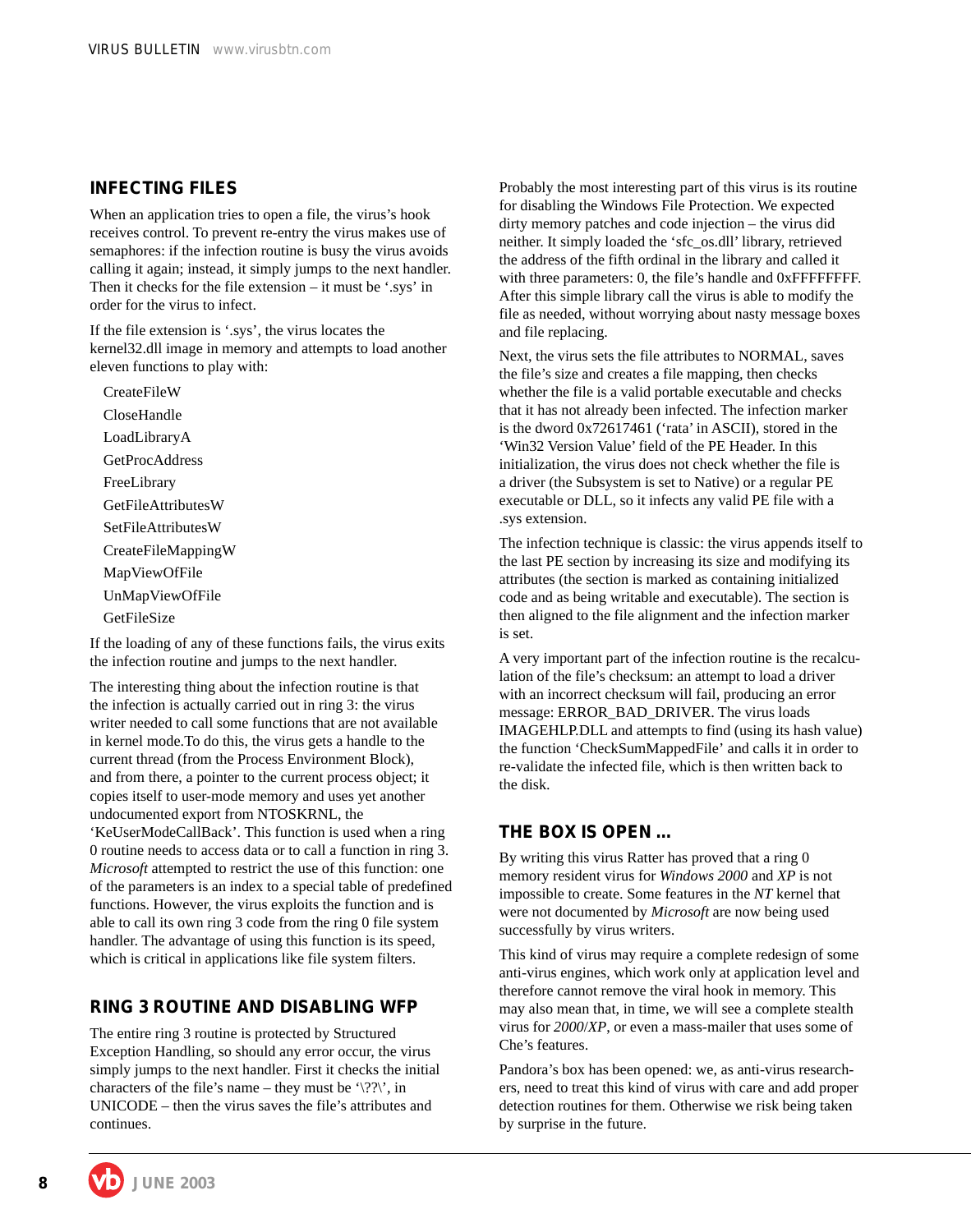# **TECHNICAL FEATURE**

### **THE SCALABLE STEALTH TROJAN: AN UPCOMING DANGER**

*Eyal Dotan* R&D, TEGAM International, France



Combining firewalls, desktop firewalls and anti-virus products provides protection against most popular ready-to-use Trojan horse kits such as the infamous BackOrifice and SubSeven. However, the issue of hand-crafted Trojan horses is quite different.

While ready-to-use Trojan horses are used by people who

don't have the skills or the time required to create their own attack tools, hand-crafted Trojans are written to perform an attack on a specific target, hence they do not often become known – and if they do, it's often after the Trojan has stolen and/or destroyed data.

This article describes a combination of techniques, both existing and new, that can render Trojan horses unseen by most networking and *Windows* security tools. These techniques do not rely on any vulnerabilities, but rather on concept flaws in existing protection systems. Although many of these techniques have been used already by one Trojan or another, they have not yet been combined to create a 'super-stealth' Trojan horse.

This article describes a new category of Trojan horses I refer to as 'Scalable Stealth Trojans' (SST), and which potentially could become a standard for upcoming Trojan horses. Since prevention is better than cure, I have written this article to initiate a constructive discussion and exchange of ideas on this subject.

#### **PROCESS IDENTITY FALSIFICATION**

The first thing that is notable about SST Trojans is that their process is invisible, and their network activity is not seen by desktop firewalls. How does one achieve such a 'hack'? In fact, this does not require any hack at all. It can be achieved using elegant and well-documented mechanisms. SST uses a technique which I call 'Process Identity Falsification' (PIDF). It consists of riding on legitimate processes in order to perform malicious operations.

First, let's take a look at how desktop firewalls prevent unauthorized processes from accessing the network and the Internet.



When desktop firewalls intercept Internet or network traffic, they check which process originated the request. If the process belongs to an 'authorized processes' list, it is allowed. If not, either the user is alerted or the process is denied automatically. There are a number of ways in which SST Trojans can bypass this protection.

SST Trojans don't necessarily need to act from their own process. They can install in-memory hooks, as shown in Figures 2 and 3.

Figure 1: Desktop firewall outbound traffic control.

Once run, the SST Trojan installs system-wide hooks (in either user mode or kernel mode), which allow it to intercept API requests coming from all programs in the system. One method of hooking service functions in user mode is called 'API hooking' – it works by modifying the inmemory import addresses of main system DLLs such as KERNEL32.DLL. This technique requires no administrator privileges to install into user-owned processes (i.e. web browsers, email programs, *Explorer* etc.). Once the hook is installed, the Trojan process can terminate, therefore will not be visible in the task list, while its hooks remain in memory.

Each time the hook code intercepts an event (e.g. a web browser requesting connection to a website, *Explorer* requesting to open a file, or simply by sniffing the keyboard keys), SST's hook code is executed in the context of the calling program. At that point it can open files, connect to Internet addresses and send and receive data for its own needs – all while the desktop firewall treats the traffic as legitimate, coming from your web browser.

Another way of performing PIDF is through a layer called WinSock's Service Provider Interface (SPI). SPI, also called LSP (Layered Service Provider), is an interface for hooking all socket operations within the system. In other words, whenever any program accesses the Internet, the SPI hook (the Trojan's DLL in this case) is called as if it were loaded by that program. Any I/O request that is performed from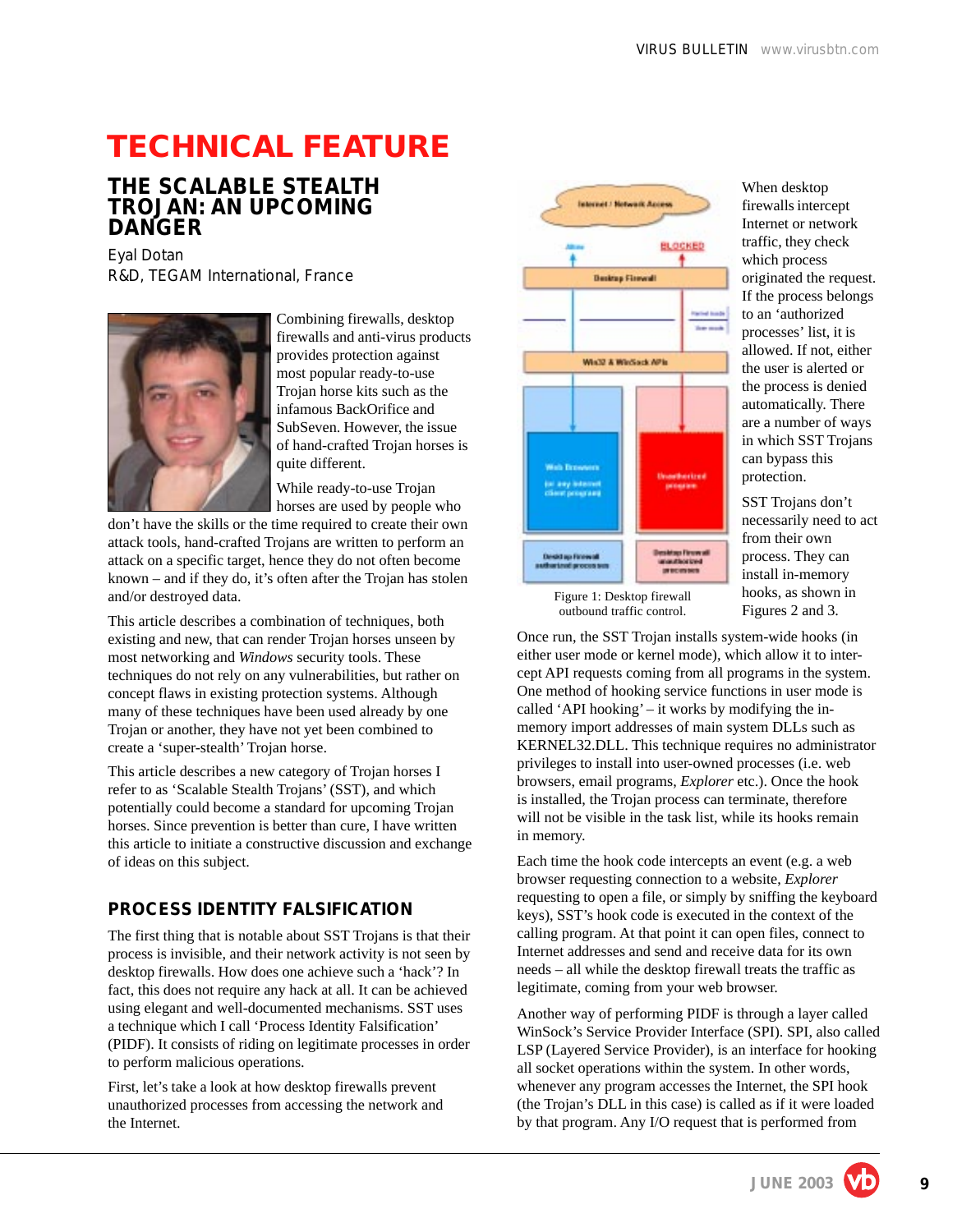within the SPI hook will be seen by the system (and by the personal firewall) as having come from the legitimate program that initiated an Internet operation. So, in addition to falsifying process IDs, SPI allows the Trojan to be launched at the machine's startup, with no easily detectable traces. Neither does SPI execute any process – SPI is merely a DLL that is loaded by any and all trusted Internet programs on the machine. Hence, it is not visible in the task list either. However, administrator privileges are required for its initial



Figure 2: Bypassing desktop firewalls through user-mode hooks.

Another way of implementing PIDF and bypassing desktop firewalls is through thread injection (see Figure 4). This method consists of injecting a thread into an authorized process. On *Windows NT*/*2000*/*XP* there exists a documented API named CreateRemoteThread (derived from the Native API ZwCreateThread) and another named WriteProcessMemory. These APIs do not require administrator privileges, as long as they target processes that are owned (executed) by the same user.

installation.

From the point of view of the desktop firewall, this represents a real problem. If a Trojan injects code into processes such as a web browser or *Explorer*, then every operation this Trojan performs through the injected/modified thread code will be seen by the firewall as having come from these legitimate processes.

Just as with system hooks, SST Trojans can disappear from the task list, while the injected code continues to run in the memory space of legitimate processes. This technique has been demonstrated by the BackStealth program.

There are other techniques for making legitimate processes execute foreign code. For instance, Trojans can implement a plugin (some web navigators and mail programs support plugin DLLs). One could even implement the Trojan's code



Figure 3: Bypassing desktop firewalls through kernel-mode hooks.

#### in an ActiveX component, and register it on the local machine. At a later stage, the malicious code will be executed from the web navigator's process – and will appear, to the desktop firewall, to be legitimate.

The same techniques work against behaviour blockers that monitor file or registry I/O – if SST needs to modify files or registry keys that are protected by behaviour monitors, PIDF can be used to perform the modifications to appear as if they originated from clean, authorized processes.

#### **PASSIVE COMMUNICATION PROTOCOL AND HQ SERVERS**

Some regular Trojans act as servers – typically, they open a TCP/IP port into which the hacker calls, commands the Trojan, and eventually receives stolen data in return. This is why most Trojans don't work properly behind firewalls; firewalls allow only servers to which the administrator has allowed access. SST Trojans do not act as servers. They do not wait for the attacker to call in. Instead, it is the Trojan that contacts its 'home', hence being a client, not a server. Since mid-2002, the Optix Lite Trojan has been using this technique.

SST Trojans have a dynamic list of IP and DNS addresses, or simply anonymous web URLs, through which they can contact the 'home' server. This list of servers changes from time to time, to avoid being discovered and/or being shut down. Each time the server changes, SST chooses a new server address at random. 'HQ servers' function using standard protocols such as HTTP. That way, they will neither be blocked nor trigger suspicion by the firewalls and logs on the systems where the SST Trojan is installed. Firewalls are configured to allow outbound traffic on the most commonly used services and ports. Outbound HTTP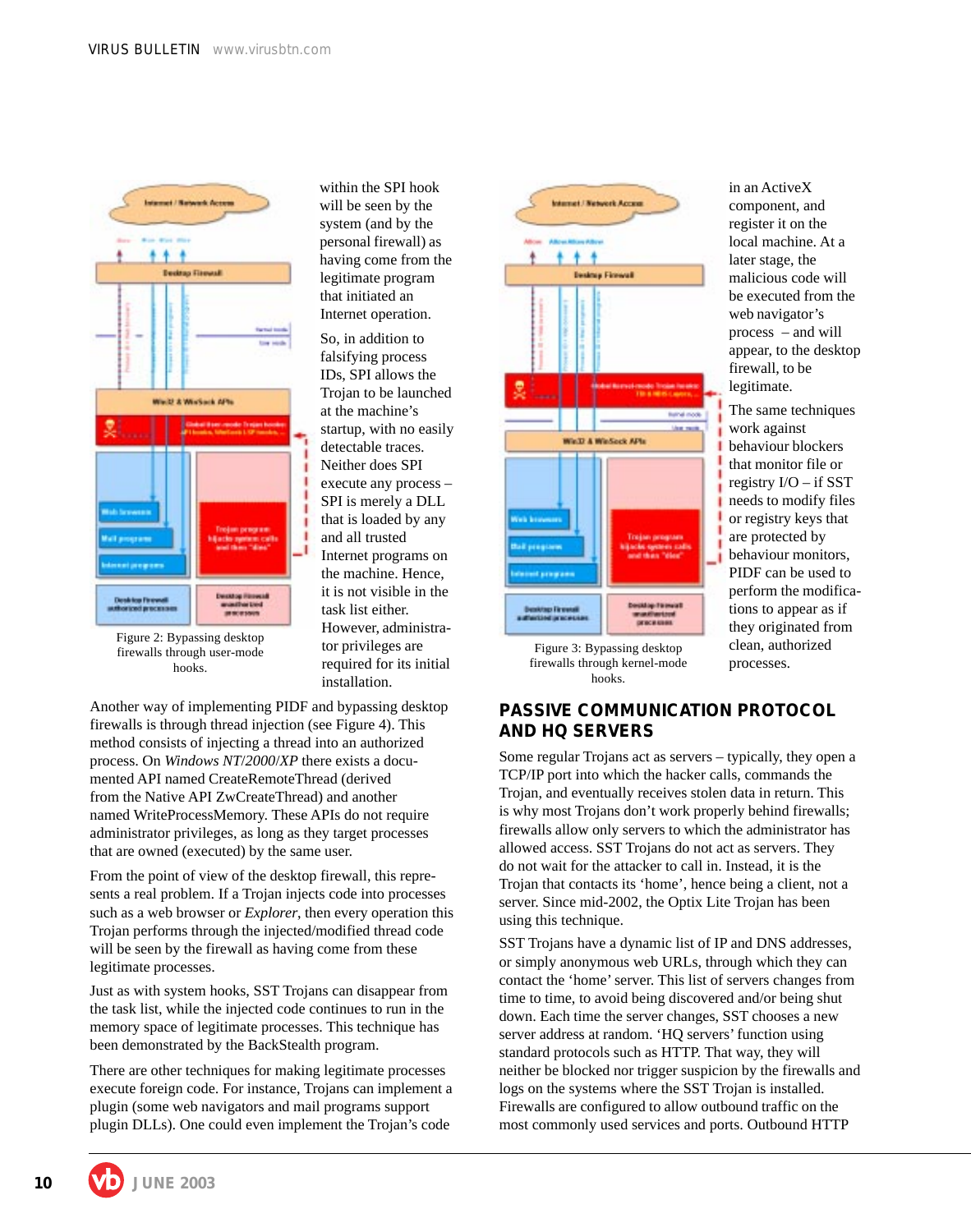

traffic is usually allowed. SST Trojans synchronize with their HQ servers for two reasons: to receive and interpret instructions and to send information and stolen data.

### **RECEIVING INSTRUCTIONS**

Assuming the HTTP protocol is chosen for communicating with the HQ servers, SST can receive instructions simply by visiting a website which, in reality, is

Figure 4: Bypassing desktop firewalls through thread injection or process memory modification.

one of the HQ servers. When 'visited', the HQ server issues commands to the Trojan, hidden within standard HTML pages. For instance, an HTML page containing the tag 'NewServers' means the Trojan should download a new list of HQ servers. Instructions are inserted into a normallooking HTML page:

```
<html>
<head>
<title>Race cars</title>
      <NewServers>
           208.193.101.0/mypage.html
           202.113.101.31/index.html
           geocities.com/myownpage/mypage.html
</NewServers>
</head>
<p>My favorite racing cars are Porsche cars.</p>
```

```
</html>
```
Hence, the HQ server can send instructions to the SST Trojan indirectly, without opening ports on the infected machine and without using unusual transfer protocols. Other commands may be used for listing files, stealing data, gathering information about the attacked machine etc.

#### **REMOTE MALWARE MUTATION**

Many viruses use polymorphic engines to change the appearance of their code and render detection more difficult. Yet anti-virus developers can analyse the virus samples in

their possession and write algorithms to detect the virus in its different forms. This is because samples of the polymorphic virus are sufficient for writing emulation routines or generating other infected samples and hence predicting the appearance of all infections resulting from that polymorphic engine. But what if there was no mutation engine other than a human brain?

Along with the 'mutate' command, the HQ server sends a new binary version of the Trojan horse (or a URL of a web/ftp site from which it can be downloaded). SST then replaces itself with the new version provided by the HQ server.

Just as auto-update features are included in many applications, Trojan horses can implement their own updates! This allows those behind the Trojan to fix bugs and adapt to new needs. But more importantly, it avoids leaving a constant signature for the SST Trojan's binary, in case a Trojan's sample is discovered and sent for analysis at a given time and place (which is less likely to happen if each SST sample is used on a small number of targets).

Since these modifications are made manually, and not by a polymorphic engine, an anti-virus signature is only useful until the next SST binary update. If one SST sample is discovered by anti-virus developers, it becomes an update-against-update fight.

Since most Trojans are written in a high-level language, only a small amount of code modification is required to change significant portions of the binary program and keep SST Trojans in an ever-changing shape. Hence, SST can render signature detection a more challenging task for anti-virus developers (although this depends on how many sites are targeted by the attack, and how much manpower is put to work).

#### **SENDING INFORMATION AND DATA**

The second goal of SST's synchronization is to send data to the HQ server. Again, this can be done using standard protocols such as FTP or SMTP (mail).

By using a standard outbound connection protocol, the Trojan avoids being blocked or detected by firewalls and proxies. Most Internet protocols include commands that let the client machine send chunks of data to the server (i.e. 'SEND', 'DATA', 'POST').

#### **HIDING FURTHER**

To minimize suspicion, the SST Trojan should use TCP/IP protocols that are coherent with the processes from which it performs the connections. If it reads instructions via HTTP, it should only do so via web-browsing processes (such as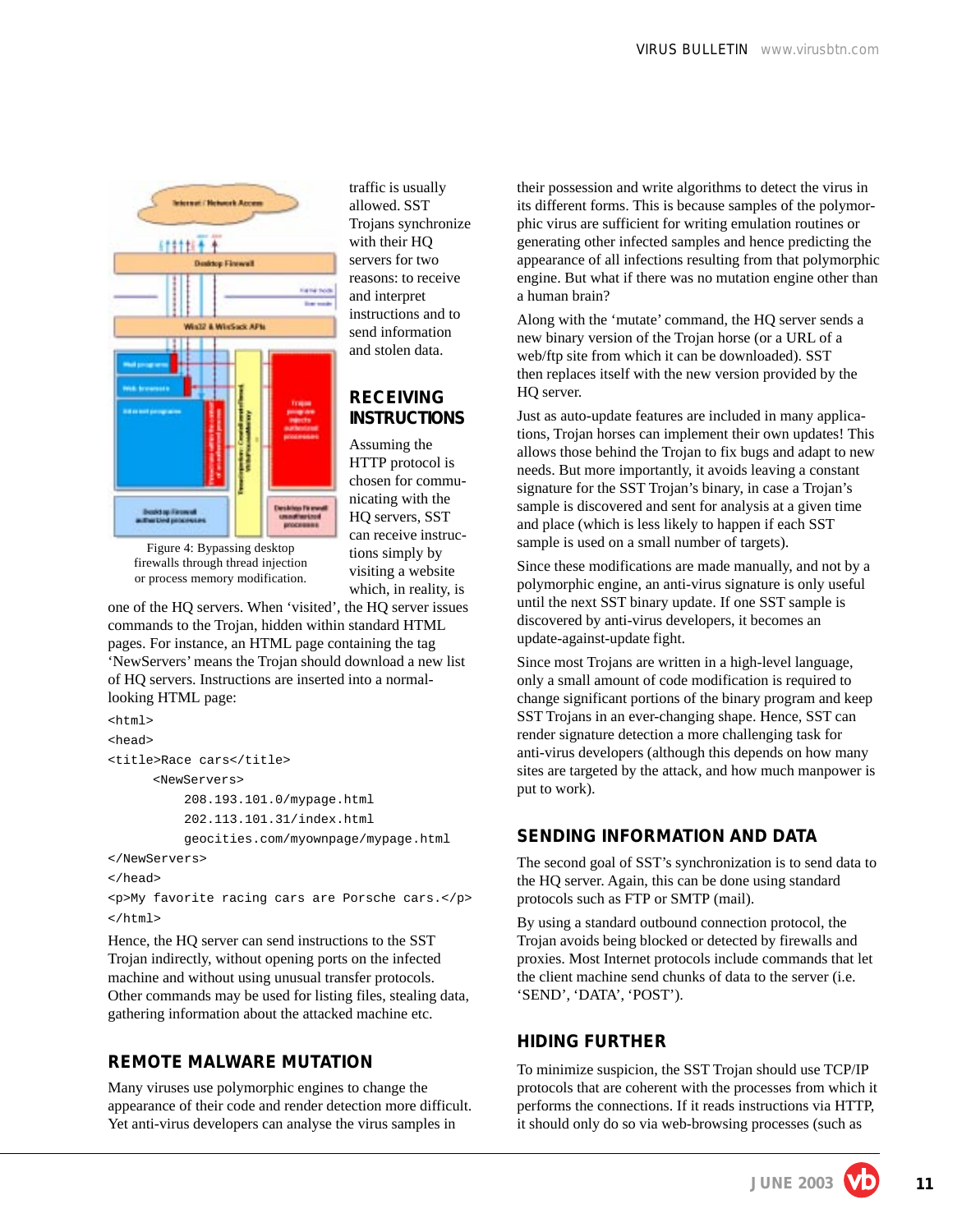IEXPLORE.EXE, NETSCAPE.EXE). If it uses SMTP to send data, it should do so via mail processes.

Some anti-virus products produce a notification window when emails are sent in order to inform users that their mails are being scanned. This is a useful feature, since it alerts the user to the fact that emails are being sent – even though the anti-virus product does not detect the Trojan specifically (because it isn't known).

In tests, however, we found a number of ways to bypass this obstacle – for example, by triggering SST's send activity when the user is away (by detecting activation of the screen saver and/or idle time), or when the session is locked.

Another method of avoiding suspicion is for the Trojan to send mails only when the email application itself sends an email, thus concealing the Trojan's malicious activity. This method of hooking the system and network activity may be seen increasingly in malicious software in general. It allows malware to behave in a more intelligent way and brings even more stealth locally and on the network level. When intercepted by SST, a user's actions, such as visiting a website or sending mail, trigger synchronization with the HQ server (with a maximum number of synchronizations per hour).

As a result, all of SST's TCP/IP activity due to HQ synchronization is lost amongst a mass of legitimate TCP/IP traffic. SST will generate TCP/IP activity only when the user performs an operation that is supposed to trigger such activity. Thus, neither the user nor the cautious administrator are likely to perceive anything suspicious.

Furthermore, hooking network activity allows malware to learn more about the attacked network. By observing packets going in and out, it can learn which servers and proxies are used. It can even steal passwords this way.

#### **REAL-SCALE TESTING AGAINST PROTECTION SOFTWARE**

In order to verify these findings and observe how protection programs react, my R&D team and I built sample SST Trojans using Visual C++ and tested them on *Windows 2000 Pro*.

We tested our samples against five of the most popular desktop firewalls, using their highest security settings, and using HTTP, FTP and SMTP to make the Trojan receive instructions and send data.

None of the programs we tested alerted on any of the ingoing and outgoing traffic. Since we were using the highest security settings, one of the products suggested putting the SST sample in a 'restricted group', watching it specifically for unauthorized actions (because it encountered this EXE file for the first time). Unfortunately, this did not help and our SST samples worked as expected.

Having carried out these tests behind a firewall, with the HQ on the other side of the firewall, we also verified that firewalls allow this kind of traffic go in and out (which is normal, since it is not the job of a firewall to block malware). However, as soon as we added a passwordauthenticated HTTP proxy, the Trojan was unable to connect to HTTP servers outside. Password-authenticated proxies seem to be an obstacle to this kind of Trojan. However, using a socket sniffer (not necessarily through WinSock hooks), we verified that it is possible for the Trojan to steal the user's proxy password when the web browser sends it to the server, in Base64. Hence, even this can bypassed.

Anti-virus products did not alert our SST samples since they were not known. We tested the SST auto-update function. The binary replaced itself, overwriting the old sample with the new one, hence simulating remote signature mutation.

#### **HEURISTICS AND BEHAVIOUR DETECTION**

You might wonder why this kind of behaviour wasn't flagged by heuristic scanners or dynamic code checkers. Well, detecting SST actions using a generic method is not that simple.

Let's take a closer look at PIDF: first, PIDF can be performed in a multitude of ways. WinSock hooks, thread injection and kernel-mode hooks are only a few examples.

Secondly, even if you focus on a behaviour that may look suspicious, such as injection, you should be aware that such *Windows* features were created in order to allow applications to modify the behaviour of other processes and allow software running on the operating system to be more flexible.

In fact, many legitimate programs inject processes in the system; for changing the graphical look and feel of your applications, implementing real-time dictionaries, monitoring performance and so on. Thus, there is a very fine line between legal and illegal and it would be quite a challenge to alert these kinds of operations without generating false alarms.

And let's not forget that while heuristics are good at detecting some types of virus, they are less efficient when it comes to detecting unknown Trojan horses – even primitive ones. Generic detection of Trojan horses and, in particular, hand-crafted Trojan horses, is more in the realm of desktop firewalls. The fact, as we have demonstrated, that desktop firewalls can be bypassed is bad news indeed.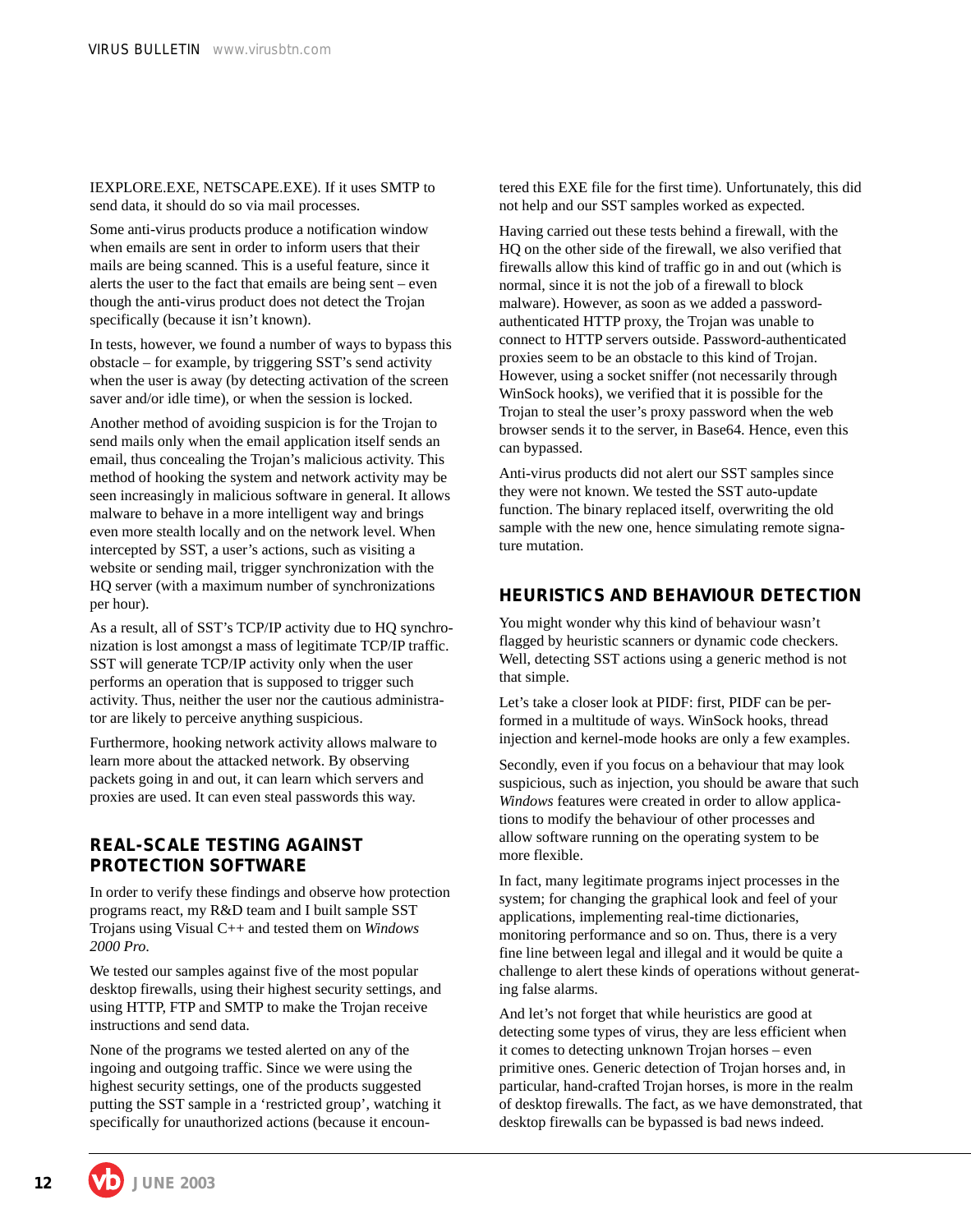# **CONFERENCE REPORT**

### **WONDERFUL WONDERFUL: EICAR 2003 IN COPENHAGEN**

*Helen Martin*

The 12th Annual EICAR Conference in Copenhagen saw the introduction of new conference streams dedicated to critical infrastructure protection and to IT law and forensics. Alongside the newcomers, the anti-virus stream comprised presentations from some of the industry's finest speakers.

Jakub Kaminski spoke about 'the grey zone' in which the AV industry finds itself. AV vendors are increasingly finding themselves with a 'should we?/shouldn't we?' dilemma regarding the detection of programs that are not strictly viruses or Trojans. Jakub highlighted the fact that pressure from users, marketing departments, and even testers and reviewers, means that AV researchers no longer have control over what is and what is not detected by anti-virus software.

Sarah Gordon called for the implementation of industry standards, beginning with synergistic naming schemes. The suggestion of a numerical naming scheme for viruses prompted discussion amongst delegates – many agreed such a scheme would be a helpful solution, while others felt that their users would not respond as well to warnings about a numerically named virus as they would to viruses with more memorable names.

Andrew Lee's simple response to the myth that there are no *Linux* viruses was, 'Yes, there are.' However, Andrew went on to explore the situation in more detail, providing ample evidence of the threat to *Linux* operating systems.

Ex-*VB* editor Richard Ford provided AV testers with food for thought. He began by pointing out the discrepancy between what today's AV products detect (a range of programs *other* than viruses) and what AV testing bodies currently test them against (viruses only). Critical areas of product functionality that are failing to be measured include speed of response to new threats, their ability to handle mass updates, and their sundry virus information. Richard asserted that, if they are to have any meaning, tests must concentrate on the way in which users use the software.

Larry Bridwell presented an update on the WildList since its legal rights were signed over to *ICSA Labs* in December 2002. Another update came from Eddy Willems, on the changes to the EICAR test file (see following pages). Other speakers included Jeannette Jarvis, who provided practical advice for protecting an organisation's infrastructure and David Perry who, using WildList data, attempted to answer questions such as 'how long is the lifecycle of a virus?'.

The 13th Annual EICAR conference is scheduled for 8–11 May 2004 in Bratislava, Slovakia. More information is available at http://www.eicar.org/.

# **OVERVIEW**

### **THE WINDS OF CHANGE: UP-DATES TO THE EICAR TEST FILE**

*Eddy Willems* Data Alert International, Belgium EICAR Director Information and Press



In 1991 the inaugural meeting of the European Institute for Computer Anti-Virus Research (now better known as EICAR) took place in Brussels. A few years later, as the result of cooperative effort between a number of anti-virus researchers, the EICAR standard anti-virus test file was created in order to provide an industry standard solution for a

number of common questions – the test file remained unchanged until May 2003.

#### **WHAT IS THE EICAR TEST FILE?**

The purpose of the EICAR test file is to provide an industry standard solution for the following questions:

- Is my anti-virus program installed correctly that is, does it intercept and/or detect viruses as it is supposed to?
- What happens when my anti-virus program detects a virus?
- Which messages are displayed?
- What about 'custom warnings', batch files and system admin notifications over the network?

The idea is that anti-virus programs detect the test file exactly as they would detect a virus, and effectively treat it as a virus.

Of course, a custom file for each anti-virus program would serve the same purpose, but the standard test file is intended to simplify the testing process – in particular in cases where multiple products are being tested and evaluated. The antivirus industry adapted their products to the EICAR test file very well.

The following is a short abstract from the original EICAR test file definition:

The file is a legitimate DOS program, and produces sensible results when run (it prints the message 'EICAR-STANDARD-ANTIVIRUS-TEST-FILE'). It is also short and simple – in fact, it consists entirely of printable ASCII characters, so that it can easily be created with a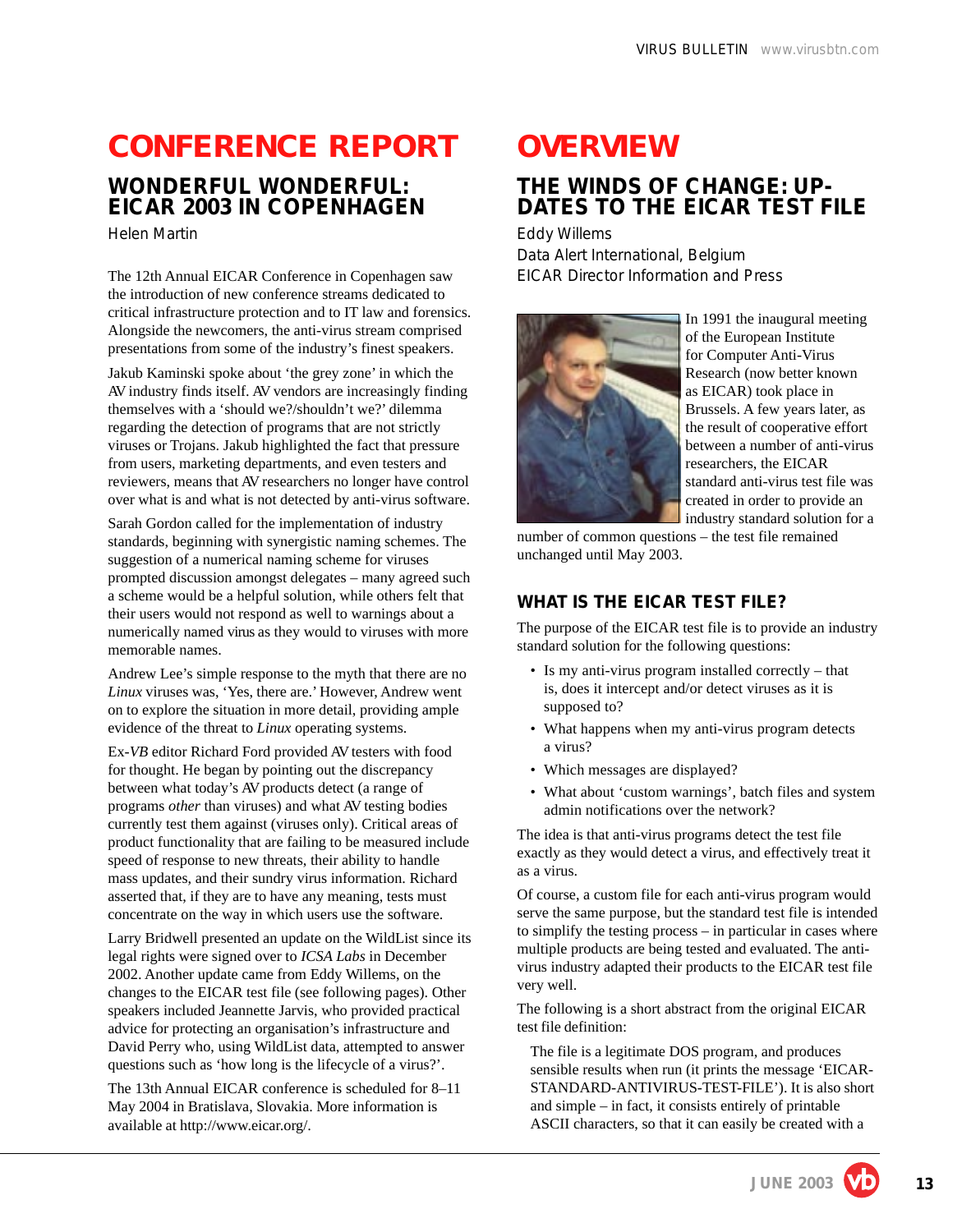regular text editor. Any anti-virus product that supports the test file should detect it in any file providing that the file starts with the following 68 characters:

X5O!P%@AP[4\PZX54(P^)7CC)7}\$EICAR-STAND-ARD-ANTIVIRUS-TEST-FILE!\$H+H\*

To keep things simple, the file uses only upper case letters, digits and punctuation marks, and does not include spaces. The only thing to watch out for when typing in the test file is that the third character is the capital letter 'O', not the digit zero.

The string should be saved to a file with a .COM extension (EICAR.COM being the most obvious choice). So, when it is run, it will display the string 'EICAR-STANDARD-ANTIVIRUS-TEST-FILE!'.

As a side note, the file is printable so that it can easily be printed in a manual, included in software documentation, dictated over the telephone, or sent by fax.

It is not recommended that the EICAR file be included as a 'standalone' file in the anti-virus package in 'binary form', as users might run the anti-virus program on the package before realising what the test file is for.

The complete definition of the EICAR test file can be found at http://www.eicar.org/anti\_virus\_test\_file.htm.

#### **BAT/BWG.A@MM**

In May 2002 the MS DOS batch worm Bat/Bwg.a@MM appeared. This worm was generated using a virus construction kit called Bwg ('Batch worm generator'). To date, this virus has not been seen in the wild.

The virus arrives as an email attachment, b.bat. Using *Outlook*, the virus will send an email to all recipients in the address book. When the attachment is double-clicked, the virus drops several copies of itself:

C:\a.bat C:\pro\a.jpg.bat

C:\b.bat %Windir%\b.arv.bat

Then it drops a VBS script, c:\dkhcz.vbs, which contains the code needed to mass-mail the virus.

The virus checks whether *mIRC* or *pIRCch* is installed on the machine. The worm will edit *mIRC*'s script.ini to send the file C:\pro\a.jpg.bat and drops b.arv.bat into the Windows directory. If *pIRCch* is installed the virus modifies events.ini to send b.arv.bat.

The virus can infect %windir%\startm~1\progra~1\ autost~1\\*.bat and drop %windir%\Start Menu\Programs\ StartUp\bjits.bat. In addition, it can copy itself to %windir%\Desktop\\*.ifk and rename %windir%\Desktop\ \*.ifk to \*.bat.

#### **THE PROBLEM**

The most significant feature of Bat/Bwg.a@MM is the fact that it is an attack on the EICAR test file. The virus starts with the EICAR string, which means that when it is run, a 'File not found' error is generated, but the execution of the virus continues.

A large number of anti-virus products misdetected this virus as the EICAR test file when it first appeared. This resulted in a lot of debate on various anti-virus discussion forums. Some members of the anti-virus community advocated changing the test file completely. After a while, each antivirus vendor worked out their own way for their products to detect the EICAR test file properly.

#### **THE CHANGE: TAKE ONE**

The members of EICAR observed the problems that had arisen as a result of Bat/Bwg.a@MM and wanted to help the anti-virus vendors by changing the definition of the test file *slightly*, so that EICAR would have a fully correct and safe definition in use.

After consulting a number of anti-virus experts EICAR proposed the following change to the file:

The file is a legitimate DOS program, and produces sensible results when run (it prints the message 'EICAR-STANDARD-ANTIVIRUS-TEST-FILE'). It is also short and simple – in fact, it consists entirely of printable ASCII characters, so that it can easily be created with a regular text editor. Any anti-virus product that supports the test file should detect it in any file providing that the file starts with the following 68 characters, **and is exactly 68 bytes long:**

X5O!P%@AP[4\PZX54(P^)7CC)7}\$EICAR-STAND-ARD-ANTIVIRUS-TEST-FILE!\$H+H\*

To keep things simple …

However, this proposal provoked some strong, negative response from members of the anti-virus industry – most anti-virus experts felt that the definition was neither explicit nor exact enough. Again, a lot of discussion took place on various anti-virus forums and even at WildList and CARO meetings.

#### **THE CHANGE: TAKE TWO**

EICAR decided to change the file again, in such a way that we would have mutual agreement between most anti-virus vendors. In order to achieve agreement, several anti-virus experts were asked for their input.

Responses were gathered from more than 40 members of the anti-virus industry. Afterwards I tried to combine all the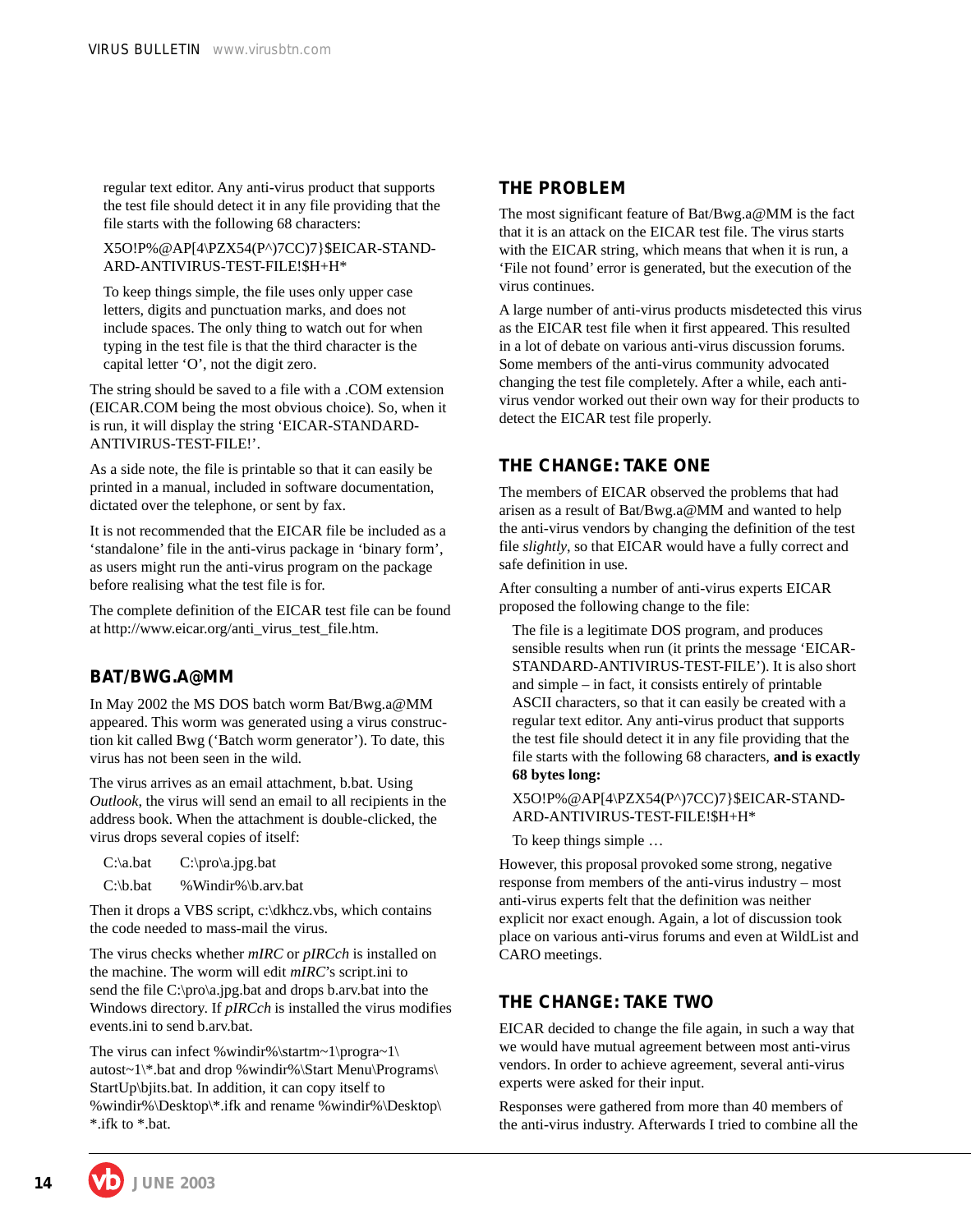ideas into the latest definition change which was published 1 May 2003 on the EICAR website:

The file is a legitimate DOS program, and produces sensible results when run (it prints the message 'EICAR-STANDARD-ANTIVIRUS-TEST-FILE'). It is also short and simple – in fact, it consists entirely of printable ASCII characters, so that it can easily be created with a regular text editor. Any anti-virus product that supports the test file should detect it in any file providing that the file starts with the following 68 characters:

X5O!P%@AP[4\PZX54(P^)7CC)7}\$EICAR-STAND-ARD-ANTIVIRUS-TEST-FILE!\$H+H\*

**The first 68 characters is the known string. It may be optionally appended by any combination of whitespace characters with the total file length not exceeding 128 characters. The only whitespace characters allowed are the space character, tab, LF, CR, CTRL-Z.**

To keep things simple …

The new definition was sent to the various anti-virus forums at the beginning of this year in order to give every anti-virus vendor sufficient time to prepare for the necessary changes within their documents or programs.

To date, we have received no new reactions to or additional comments about the latest definition from members of the anti-virus industry.

In fact, one advantage of the 'new' test file is that it is not a complete change to the file. It is only the test file *definition* that has been narrowed in order to make it impossible to use the EICAR test file in a malicious way. This means that the majority of detection mechanisms within anti-virus programs do not need to be changed.

#### **THE LAST WORD**

I am certain that this will not be the last word concerning the EICAR test file.

During this year's EICAR conference (see this issue p.13) I presented an FAQ list concerning the file. Why not create different test files to test the other functionalities of the programs? Why not create a file to test for VBS viruses, macro viruses or blended threats? These questions were raised, but reach far beyond the original purpose of the file and we don't want to touch it in that way. The complete FAQ list will be available on the EICAR website shortly (see http://www.eicar.org/). I am happy to hear other suggestions about the test file, providing they are reasonable and that we are able to meet the needs of all anti-virus vendors. Any comments or suggestions should be sent to press@eicar.org.

# **COMPARATIVE REVIEW**

#### **WINDOWS XP PROFESSIONAL** *Matt Ham*

This month we revisit *Windows XP*. The last *XP* review (see *VB*, June 2002, p.16) was the first time the current testing machines were employed. Since both operating system and hardware were identical to a previous, fairly uneventful, comparative, this review seemed likely to go ahead without major hitches. Sure enough, the number of problems encountered with the products was at an all-time low. It is almost unheard of for no product to have caused the machines to freeze or crash. The greatest hurdle in this review was the sheer number of products on offer: 25 in all.

#### **AhnLab V3 VirusBlock SP2**

| <b>ItW Overall</b>         | 99.96% | Macro              | 97.76% |
|----------------------------|--------|--------------------|--------|
| ItW Overall $(o/a)$ 99.96% |        | <b>Standard</b>    | 86.29% |
| <b>ItW File</b>            | 99.96% | Polymorphic 44.63% |        |

As far as detection was concerned, *V3* was very mixed in its performance. *V3*'s detection of polymorphics was relatively poor, though detection of samples in the standard and macro test sets was good, if not astounding. Detection of ItW viruses is clearly the developer's primary concern, with detection here being all but perfect. However, the default engine settings did not allow detection of the extensionless copy of O97M/Tristate.C in this test set. This was sufficient to disbar *V3* from a VB 100% award. On the clean test set the results were much better. No false positives were generated in the clean sets and the scan rate on the nonarchived files was at the fast end of the scale. Scanning of archives is not enabled by default and was slower.

#### **Alwil avast! 4.0 Professional 4.0.208**

| <b>ItW Overall</b>          | 100.00% | Macro              | 99.56% |
|-----------------------------|---------|--------------------|--------|
| ItW Overall $(o/a)$ 100.00% |         | Standard           | 99.57% |
| <b>ItW File</b>             | 100.00% | Polymorphic 91.21% |        |

*Alwil*'s developers have been hard at work recently, producing new features and entire new products. This has not prevented them from



applying their time to the *XP* platform, however. *avast!* has a new appearance, the giant looming beetles of old having been replaced by a more conventional look. However, the new look did not seem to affect detection. Although there were slightly more missed detections on demand than on access, detection rates were perfect for viruses in the ItW test set. This, combined with the fact that no false positives were generated on the clean sets, earns *Alwil* a VB 100% award.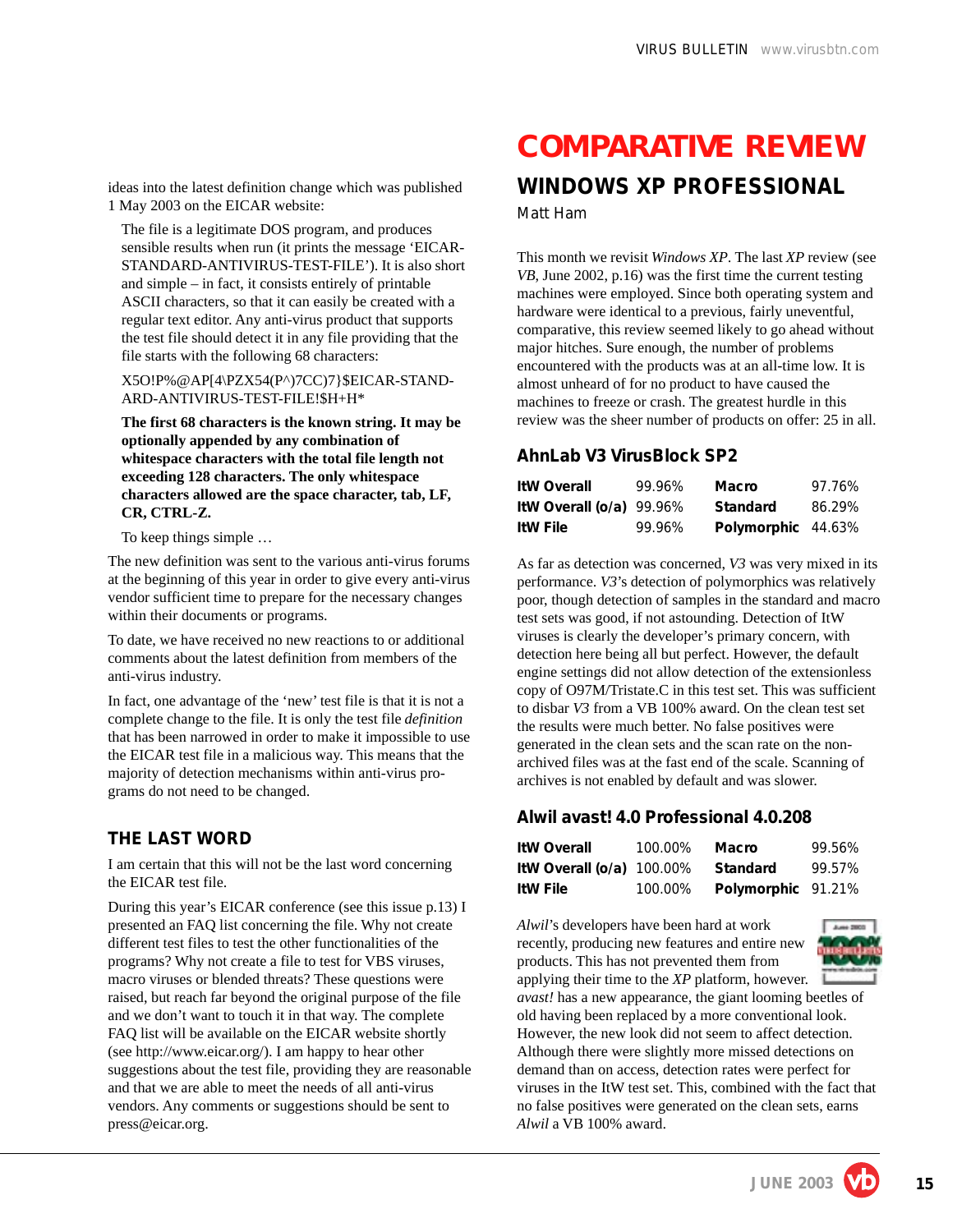One problem was encountered during the testing of *avast!* Despite being set to overwrite and delete infected files, it seems that *avast!* is configured to back up all files in the Virus Chest. This should not prove a problem on a realworld machine – although, drive capacity seemed not to be checked, which led rapidly to the usage of all space on the partition where *avast!* was installed. This slowed down processing of files considerably, but was easily remedied, by deleting the archived infected files manually.

#### **CAT Quick Heal X Gen 6.09**

| <b>ItW Overall</b>          | 100.00% | Macro              | 97.54% |
|-----------------------------|---------|--------------------|--------|
| ItW Overall $(o/a)$ 100.00% |         | Standard           | 80.67% |
| <b>ItW File</b>             | 100.00% | Polymorphic 91.08% |        |

*Quick Heal* has a tendency towards better detection of more recent viruses or those which are currently in the wild. This selectivity is commonly associated with a fast throughput



rate for clean files, as was indeed the case for *Quick Heal*. With such selectivity the chance of false positives is reduced – *Quick Heal* generated none. With complete detection of viruses in the ItW test set, a VB 100% is netted by *CAT*.

Returning to old woes, the report files produced by *Quick Heal* were brimming with annoyances. In common with several other companies the report was in 8+3 format rather than using long file names. Rather more annoyingly, the logs also had extensions which changed case randomly, despite the names of all the test samples being upper case. Quite what is the reasoning behind such changes is anyone's guess; they certainly do not seem helpful under any circumstance that I can imagine.

#### **Command AntiVirus for Windows 4.80.3**

| <b>ItW Overall</b>          | 100.00% | Macro       | 100.00% |
|-----------------------------|---------|-------------|---------|
| ItW Overall $(o/a)$ 100.00% |         | Standard    | 99.78%  |
| <b>ItW File</b>             | 100.00% | Polymorphic | 95.21%  |

*Command AntiVirus* proved its usual friendly self as far as testing was concerned, although the logging proved as intractable as ever. Logs were available only in rtf format, which is



impenetrable to the scripts that are used for processing plain-text files. In such cases logs can often be obtained by choosing to print the log from within the program and diverting the printer output to a text file. However, this method resulted in a very truncated report and deletion of infected files was used to obtain results. When the results were processed there were few surprises. The misses were

dominated by a selection of polymorphics, with W32/Heidi.A being missed only on access in its archive embedded form. None of the misses were within the ItW test set or the macro test set. When scanning clean files, *Command AntiVirus* proved to be among the faster products, especially on OLE files. With no false positives, the third VB 100% award of this review goes to *Command*.

#### **Computer Associates eTrust Antivirus 7.0.139**

| ItW Overall                  | 100.00% | Macro               | 100.00% |
|------------------------------|---------|---------------------|---------|
| ItW Overall (o/a) $100.00\%$ |         | Standard            | 100.00% |
| ItW File                     | 100.00% | Polymorphic 100.00% |         |

Although an old-timer in the *VB* Comparatives, this was the first test for version 7 of *eTrust* on *Windows XP*. The new version had one major advantage as far as installation was concerned,



in that only one update file was needed rather than the accumulation of patches required in the past. Detection rates for *eTrust* were also good. No files were missed in the ItW test set and, combined with no false-positives in the clean set, another VB 100% award is earned by *CA*. *eTrust*'s scanning rates were at the more speedy end of the scale.

#### **Computer Associates Vet Anti-Virus Protection 10:58.0.3**

| <b>ItW Overall</b>           | 100.00% | Macro       | 100.00% |
|------------------------------|---------|-------------|---------|
| ItW Overall (o/a) $100.00\%$ |         | Standard    | 99.90%  |
| ItW File                     | 100.00% | Polymorphic | 98.50%  |

*Vet* has a history of ease of installation and testing which was displayed again in this test. *Vet* is unusual in that it still supplies updates on floppy disk, in addition to the main CD media –



most other products rely on the user to obtain electronic updates on first installation. *Vet's* performance on the clean test set was good, with fast overall scanning speed and no false positives. There were no misses in the ItW test set, meaning that *Vet Anti-Virus* gains another VB 100% award.

#### **DialogueScience Dr.Web for Windows 95- XP 4.29c**

| <b>ItW Overall</b>         | 99.52% | Macro               | 100.00% |
|----------------------------|--------|---------------------|---------|
| ItW Overall $(o/a)$ 99.52% |        | <b>Standard</b>     | 100.00% |
| <b>ItW File</b>            | 99.51% | Polymorphic 100.00% |         |

*DialogueScience* suffered a rare miss of a VB 100% award in last month's *Linux* tests, in which W95/Bodgy.A proved

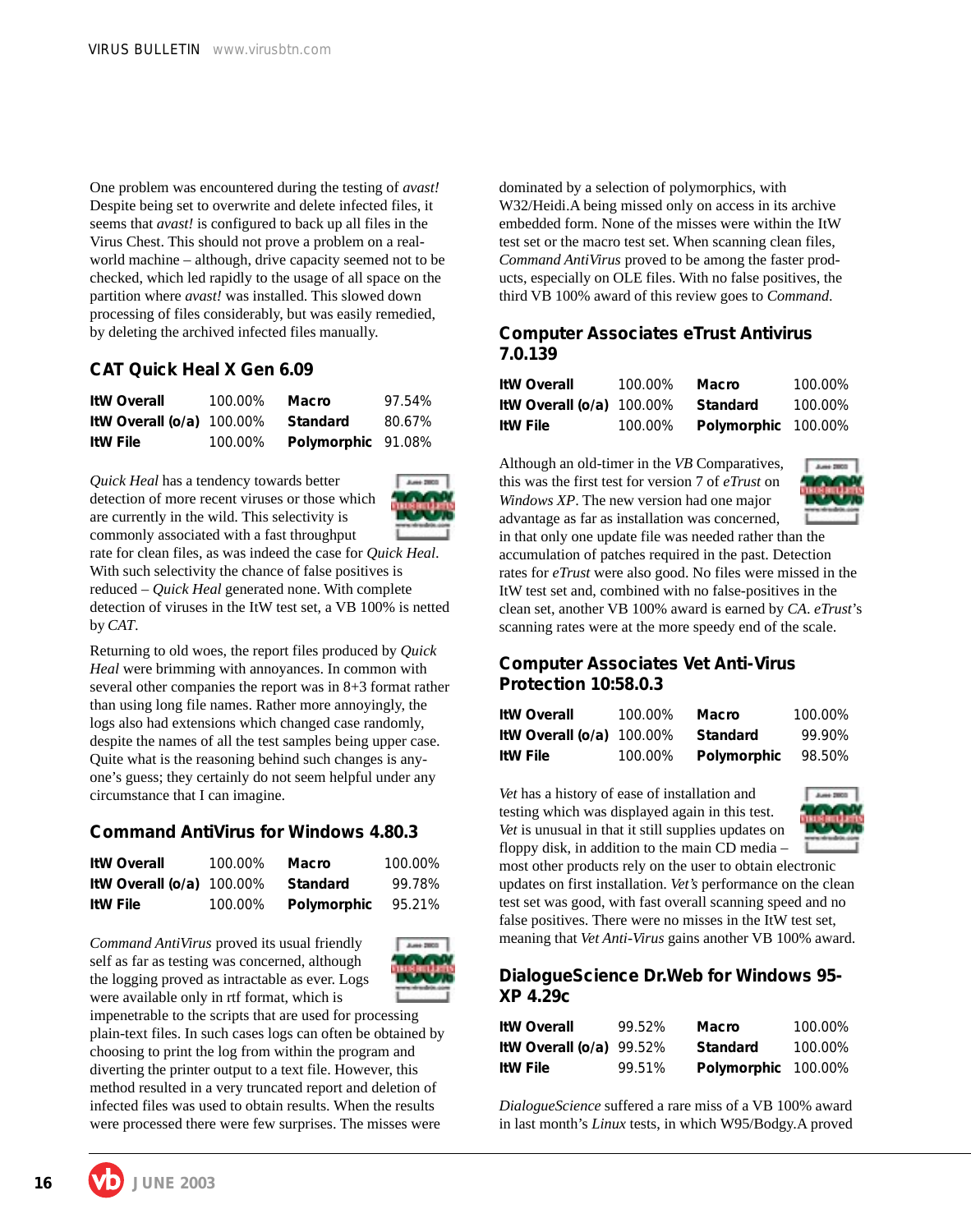|                             |                         | <b>ItW File</b> |                         | <b>ItW Boot</b> | ItW<br>Overall        |                          | Macro   |                         | Polymorphic        |                         | Standard |
|-----------------------------|-------------------------|-----------------|-------------------------|-----------------|-----------------------|--------------------------|---------|-------------------------|--------------------|-------------------------|----------|
| On-access tests             | <b>Number</b><br>missed | %               | <b>Number</b><br>missed | %               | %                     | <b>Number</b><br>missed  | %       | <b>Number</b><br>missed | %                  | <b>Number</b><br>missed | %        |
| <b>AhnLab V3 VirusBlock</b> | $\mathbf{1}$            | 99.96%          | $\circ$                 | 100.00%         | 99.96%                | 95                       | 97.76%  | 8830                    | 44.63%             | 304                     | 86.29%   |
| Alwil avast!                | $\circ$                 | 100.00%         | $\circ$                 | 100.00%         | 100.00%               | 18                       | 99.56%  | 157                     | 91.18%             | 13                      | 99.57%   |
| <b>CA eTrust Antivirus</b>  | $\circ$                 | 100.00%         | $\circ$                 | 100.00%         | 100.00%               | $\circ$                  | 100.00% | $\Omega$                | 100.00%            | 3                       | 99.70%   |
| <b>CA Vet Anti-Virus</b>    | $\circ$                 | 100.00%         | $\circ$                 | 100.00%         | 100.00%               | $\circ$                  | 100.00% | 437                     | 98.50%             | $\overline{4}$          | 99.78%   |
| <b>CAT Quick Heal</b>       | $\circ$                 | 100.00%         | $\circ$                 | 100.00%         | 100.00%               | 104                      | 97.51%  | $\circ$                 | 100.00%            | 718                     | 62.15%   |
| <b>Command AntiVirus</b>    | $\circ$                 | 100.00%         | $\circ$                 | 100.00%         | 100.00%               | 0                        | 100.00% | 91                      | 95.21%             | 11                      | 99.64%   |
| DialogueScience Dr.Web      | 5                       | 99.51%          | $\circ$                 | 100.00%         | 99.52%                | $\circ$                  | 100.00% | $\circ$                 | 100.00%            | 3                       | 99.70%   |
| Eset NOD32                  | $\circ$                 | 100.00%         | $\circ$                 | 100.00%         | 100.00%               | $\circ$                  | 100.00% | $\circ$                 | 100.00%            | $\circ$                 | 100.00%  |
| <b>FRISK F-Prot</b>         | $\circ$                 | 100.00%         | $\circ$                 | 100.00%         | 100.00%               | $\circ$                  | 100.00% | $\overline{4}$          | 99.82%             | $\overline{4}$          | 99.73%   |
| <b>F-Secure Anti-Virus</b>  | $\circ$                 | 100.00%         | $\circ$                 | 100.00%         | 100.00%               | $\circ$                  | 100.00% | $\mathbf{1}$            | 99.92%             | 3                       | 99.86%   |
| <b>GDATA AntiVirusKit</b>   | $\circ$                 | 100.00%         | $\circ$                 | 100.00%         | 100.00%               | $\circ$                  | 100.00% | $\mathbf{1}$            | 99.92%             | $\circ$                 | 100.00%  |
| <b>GeCAD RAV</b>            | $\circ$                 | 100.00%         | $\circ$                 | 100.00%         | 100.00%               | $\circ$                  | 100.00% | 35                      | 97.61%             | 3                       | 99.70%   |
| <b>Ggreat ZMW32</b>         | ÷                       |                 | $\tilde{\phantom{a}}$   |                 | $\tilde{\phantom{a}}$ | $\overline{\phantom{a}}$ |         |                         | $\hat{\mathbf{r}}$ |                         |          |
| <b>Grisoft AVG</b>          | $\circ$                 | 100.00%         | $\circ$                 | 100.00%         | 100.00%               | 23                       | 99.44%  | 425                     | 83.72%             | 43                      | 97 44%   |
| <b>HAURI ViRobot</b>        | $\circ$                 | 100.00%         | $\circ$                 | 100.00%         | 100.00%               | 43                       | 98.84%  | 10795                   | 33.63%             | 530                     | 73.69%   |
| <b>Kaspersky KAV</b>        | $\circ$                 | 100.00%         | $\circ$                 | 100.00%         | 100.00%               | $\circ$                  | 100.00% | $\mathbf{1}$            | 99.92%             | $\circ$                 | 100.00%  |
| MicroWorld eScan            | $\circ$                 | 100.00%         | $\circ$                 | 100.00%         | 100.00%               | $\circ$                  | 100.00% | $\mathbf{1}$            | 99.92%             | 0                       | 100.00%  |
| <b>NAI VirusScan</b>        | $\circ$                 | 100.00%         | $\circ$                 | 100.00%         | 100.00%               | $\circ$                  | 100.00% | $\circ$                 | 100.00%            | $\overline{4}$          | 99.70%   |
| <b>Norman Virus Control</b> | $\circ$                 | 100.00%         | $\circ$                 | 100.00%         | 100.00%               | $\overline{2}$           | 99.95%  | 178                     | 91.27%             | 11                      | 99.64%   |
| <b>NTW Virus Chaser</b>     | 5                       | 99.51%          | 0                       | 100.00%         | 99.52%                | 0                        | 100.00% | 0                       | 100.00%            | 5.                      | 99.61%   |
| <b>SOFTWIN BitDefender</b>  | $\hbox{O}$              | 100.00%         | $\hbox{O}$              | 100.00%         | 100.00%               | 17                       | 99.59%  | 45                      | 95.11%             | 72                      | 97.57%   |
| <b>Sophos Anti-Virus</b>    | $\circ$                 | 100.00%         | $\circ$                 | 100.00%         | 100.00%               | 11                       | 99.73%  | $\infty$                | 95.79%             | 15                      | 99.31%   |
| <b>Symantec AntiVirus</b>   | $\hbox{O}$              | 100.00%         | $\circ$                 | 100.00%         | 100.00%               | $\circ$                  | 100.00% | $\circ$                 | 100.00%            | $\circ$                 | 100.00%  |
| <b>Trend PC-cillin</b>      | $\circ$                 | 100.00%         | $\circ$                 | 100.00%         | 100.00%               | $\circ$                  | 100.00% | 215                     | 95.77%             | $7^{\circ}$             | 99.84%   |
| VirusBuster VirusBuster     | $\hbox{O}$              | 100.00%         | $\hbox{O}$              | 100.00%         | 100.00%               | $\circ$                  | 100.00% | 159                     | 89.13%             | 11                      | 99.55%   |

to be a bugbear for the product. Discussions with the product's developers revealed that all samples received by *DialogueScience* had been non-replicable and therefore the

virus had been classified as an intended threat, rather than an actual threat. With a very short span of time between the *Linux* and *XP* tests, this hitch was redressed the day after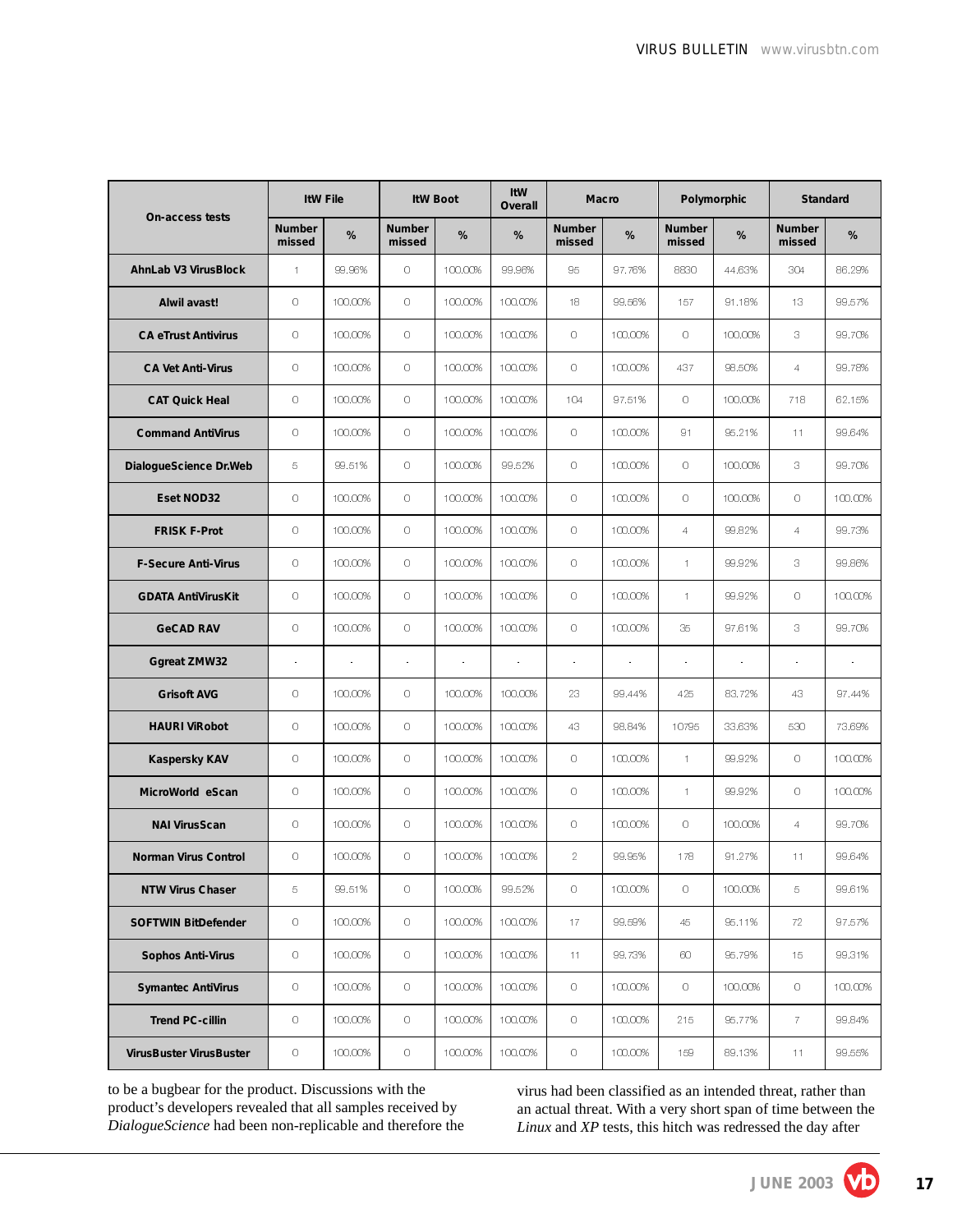the submission deadline for this review – not quite in time to be reflected in these results. Thus *Dr.Web* missed the offending samples of W95/Bodgy.A in this test and miss out on a VB 100% award as a result. Newer versions of the software do not have this problem.

In other respects the product performed admirably, with fewer suspicious files than usual occurring in the clean test set. The on-access scan did show some slight quirks, however – it seemed that files containing embedded information bypassed the 'automatic action setting' and required user intervention. Since there are few of these files in the test set, this was only a momentary distraction.

#### **Eset NOD32 Anti-virus 1.405**

| <b>ItW Overall</b>          | 100.00% | <b>Macro</b>        | 100.00% |
|-----------------------------|---------|---------------------|---------|
| ItW Overall $(o/a)$ 100.00% |         | Standard            | 100.00% |
| <b>ItW File</b>             | 100.00% | Polymorphic 100.00% |         |

It seems that the developers of several products have opted for a change in interface. *NOD32* is no exception. The version reviewed was noted as being the last in its current form – the alien-



esque imagery being consigned to history. With this impending change it seemed likely that the current version would be subject to a freeze in features and development, and indeed its appearance was identical to that which it has had for the last two years or so. *NOD32*'s performance was also all but identical to its past performances: fast scanning, no false positives and full ItW detection combining to earn *NOD32* yet another VB 100% award.

#### **FRISK F-Prot Antivirus 3.13a**

| <b>ItW Overall</b>          | 100.00% | Macro       | 100.00% |
|-----------------------------|---------|-------------|---------|
| ItW Overall $(o/a)$ 100.00% |         | Standard    | 99.73%  |
| <b>ItW File</b>             | 100.00% | Polymorphic | 99.82%  |

Before reporting on *FRISK*'s performance, a comment about last month's *Linux* comparative (see *VB*, May 2003, p.20). In the *Linux* comparative it was stated that the *F-Prot Antivirus*



on-access scanner scans only HTTP GET requests. This statement was incorrect, having been the result of a misinterpretation of the documentation. The product is currently undergoing re-testing in consultation with the developers.

Back to the current tests and no problems were apparent for *F-Prot Antivirus*. The product ran quickly through the clean set scans without incident or false positives of any sort. With less than a dozen misses overall, none of which were in the ItW test set, *F-Prot Antivirus* qualifies for a VB 100% award.

#### **F-Secure Anti-Virus 3.12.410**

| <b>ItW Overall</b>          | 100.00% | Macro       | 100.00% |
|-----------------------------|---------|-------------|---------|
| ItW Overall $(o/a)$ 100.00% |         | Standard    | 99.86%  |
| <b>ItW File</b>             | 100.00% | Polymorphic | 99.92%  |

Since it incorporates the *F-Prot* engine, the fact that *FRISK*'s product earned a VB 100% boded well for *F-Secure*'s performance – the inclusion



of *Kaspersky*'s engine being an additional line of defence. Sure enough, detection rates were similar, though slightly improved by the additions inherent in *F-Secure*'s multi-engined product. There was, however, an oddity in the *F-Secure* scan settings. Despite being set to leave all infected files and simply log results, several disinfected files were left after scanning was completed. Test sets are refreshed from images after each scan has been performed, so the results cannot be affected by such behaviour, but this activity certainly rates as unexpected. As mentioned, detection rates were good, with only a handful of misses, none of which were in the ItW test set. Scanning speeds on clean files were respectable, and no false positives were seen. As a result, *F-Secure Anti-Virus* is the recipient of a VB 100% award.

#### **GDATA AntiVirusKit Professional 12.0.4**

| <b>ItW Overall</b>          | 100.00% | Macro       | 100.00% |
|-----------------------------|---------|-------------|---------|
| ItW Overall $(o/a)$ 100.00% |         | Standard    | 100.00% |
| <b>ItW File</b>             | 100.00% | Polymorphic | 99.92%  |

*AntiVirusKit* is, like *F-Secure Anti-Virus*, a multi-engined beast and it too features *Kaspersky* technology – this time alongside the *RAV* engine. This pairing performed well in



detection, with one sample of W32/Etap being the only miss across all the test sets. No false positives were generated in the clean test sets, thus *AVK* achieves a VB 100%. The double layer of detection does not come without a price, however. *AVK*'s scanning speed was slower than the average by a considerable degree, most noticeably on the executable test sets.

#### **GeCAD RAV for Windows 8.6.104**

| <b>ItW Overall</b>          | 100.00% | Macro              | 100.00% |
|-----------------------------|---------|--------------------|---------|
| ItW Overall $(o/a)$ 100.00% |         | Standard           | 99.88%  |
| <b>ItW File</b>             | 100.00% | Polymorphic 97.61% |         |

Misses for *RAV* were again few in number, although W32/Etap was undetected in this case, rather than partially detected. None of the files that were missed were in the ItW test set,

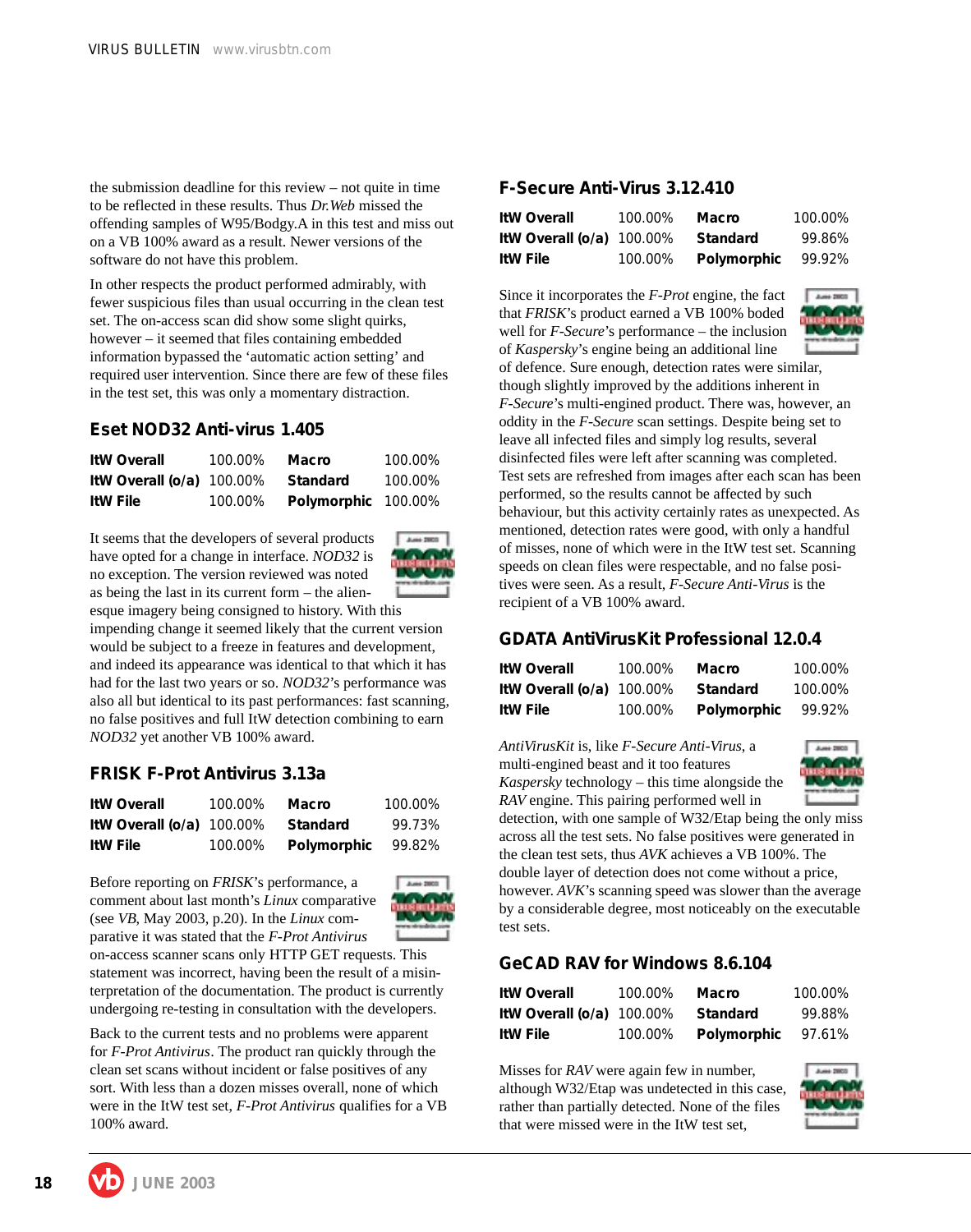|                             |                         | <b>ItW File</b> |                         | <b>ItW Boot</b> | ItW<br>Overall |                         | Macro   |                         | Polymorphic |                  | Standard |
|-----------------------------|-------------------------|-----------------|-------------------------|-----------------|----------------|-------------------------|---------|-------------------------|-------------|------------------|----------|
| On-demand tests             | <b>Number</b><br>missed | %               | <b>Number</b><br>missed | %               | %              | <b>Number</b><br>missed | %       | <b>Number</b><br>missed | %           | Number<br>missed | %        |
| <b>AhnLab V3 VirusBlock</b> | $\mathbf{1}$            | 99.96%          | $\circ$                 | 100.00%         | 99.96%         | 95                      | 97.76%  | 8830                    | 44.63%      | 304              | 86.29%   |
| Alwil avast!                | $\hbox{O}$              | 100.00%         | $\circ$                 | 100.00%         | 100.00%        | 18                      | 99.56%  | 153                     | 91.21%      | 13               | 99.57%   |
| <b>CA eTrust Antivirus</b>  | $\circ$                 | 100.00%         | $\circ$                 | 100.00%         | 100.00%        | $\circ$                 | 100.00% | $\circ$                 | 100.00%     | $\circ$          | 100.00%  |
| <b>CA Vet Anti-Virus</b>    | $\circ$                 | 100.00%         | $\circ$                 | 100.00%         | 100.00%        | $\circ$                 | 100.00% | 437                     | 98.50%      | $\overline{2}$   | 99.90%   |
| <b>CAT Quick Heal</b>       | $\circ$                 | 100.00%         | $\circ$                 | 100.00%         | 100.00%        | 101                     | 97.54%  | 1543                    | 91.08%      | 367              | 80.67%   |
| <b>Command AntiVirus</b>    | $\circ$                 | 100.00%         | $\circ$                 | 100.00%         | 100.00%        | $\circ$                 | 100.00% | 91                      | 95.21%      | 8                | 99.78%   |
| DialogueScience Dr.Web      | 5                       | 99.51%          | $\circ$                 | 100.00%         | 99.52%         | $\circ$                 | 100.00% | $\circ$                 | 100.00%     | $\circ$          | 100.00%  |
| Eset NOD32                  | $\circ$                 | 100.00%         | 0                       | 100.00%         | 100.00%        | $\circ$                 | 100.00% | $\circ$                 | 100.00%     | $\circ$          | 100.00%  |
| <b>FRISK F-Prot</b>         | $\hbox{O}$              | 100.00%         | $\circ$                 | 100.00%         | 100.00%        | $\circ$                 | 100.00% | $\overline{4}$          | 99.82%      | $\overline{4}$   | 99.73%   |
| <b>F-Secure Anti-Virus</b>  | $\circ$                 | 100.00%         | $\circ$                 | 100.00%         | 100.00%        | $\circ$                 | 100.00% | $\uparrow$              | 99.92%      | 3                | 99.86%   |
| <b>GDATA AntiVirusKit</b>   | $\circ$                 | 100.00%         | $\circ$                 | 100.00%         | 100.00%        | $\circ$                 | 100.00% | $\mathbf{1}$            | 99.92%      | $\circ$          | 100.00%  |
| <b>GeCAD RAV</b>            | $\circ$                 | 100.00%         | $\circ$                 | 100.00%         | 100.00%        | $\circ$                 | 100.00% | 35                      | 97.61%      | $\overline{2}$   | 99.88%   |
| <b>Ggreat ZMW32</b>         | 99                      | 83.67%          | $\circ$                 | 0.00%           | 82.29%         | 1550                    | 62.90%  | 14737                   | 10.37%      | 525              | 74.31%   |
| <b>Grisoft AVG</b>          | $\circ$                 | 100.00%         | $\circ$                 | 100.00%         | 100.00%        | 20                      | 99.51%  | 257                     | 85.97%      | 22               | 99.21%   |
| <b>HAURI ViRobot</b>        | $\circ$                 | 100.00%         | 0                       | 100.00%         | 100.00%        | 43                      | 98.84%  | 10795                   | 33.63%      | 530              | 73.69%   |
| <b>Kaspersky KAV</b>        | $\circ$                 | 100.00%         | $\circ$                 | 100.00%         | 100.00%        | $\circ$                 | 100.00% | $\mathbf{1}$            | 99.92%      | $\circ$          | 100.00%  |
| MicroWorld eScan            | $\hbox{O}$              | 100.00%         | $\circ$                 | 100.00%         | 100.00%        | $\circ$                 | 100.00% | $\mathbf{1}$            | 99.92%      | $\circ$          | 100.00%  |
| <b>NAI VirusScan</b>        | $\circ$                 | 100.00%         | $\circ$                 | 100.00%         | 100.00%        | $\circ$                 | 100.00% | $\circ$                 | 100.00%     | $\overline{4}$   | 99.70%   |
| <b>Norman Virus Control</b> | $\circ$                 | 100.00%         | 0                       | 100.00%         | 100.00%        | $\mathbf{2}$            | 99.95%  | 178                     | 91.27%      | 9                | 99.76%   |
| <b>NTW Virus Chaser</b>     | 5                       | 99.51%          | $\circ$                 | 100.00%         | 99.52%         | 0                       | 100.00% | 0                       | 100.00%     | 0.               | 100.00%  |
| <b>SOFTWIN BitDefender</b>  | $\mathbb O$             | 100.00%         | $\circ$                 | 100.00%         | 100.00%        | 17                      | 99.59%  | 45                      | 95.11%      | 62               | 97.93%   |
| <b>Sophos Anti-Virus</b>    | 0                       | 100.00%         | $\mathbb O$             | 100.00%         | 100.00%        | 11                      | 99.73%  | $\otimes$               | 95.79%      | 15               | 99.31%   |
| <b>Symantec AntiVirus</b>   | $\mathbb O$             | 100.00%         | $\hbox{O}$              | 100.00%         | 100.00%        | $\circ$                 | 100.00% | $\circ$                 | 100.00%     | $\circ$          | 100.00%  |
| <b>Trend PC-cillin</b>      | $\mathbb O$             | 100.00%         | $\circ$                 | 100.00%         | 100.00%        | $\circ$                 | 100.00% | 215                     | 95.77%      | $\overline{7}$   | 99.84%   |
| VirusBuster VirusBuster     | 0                       | 100.00%         | $\circ$                 | 100.00%         | 100.00%        | $\overline{4}$          | 99.90%  | 160                     | 89.13%      | 9                | 99.64%   |

however. Clean set scanning proved *RAV* to be slightly slower than the average, with a default setting of archives remaining unscanned. However, there were no false

positives, and *RAV* adds to its collection of VB 100% awards. Despite an admirable performance as far as detection was concerned, there were some peculiarities with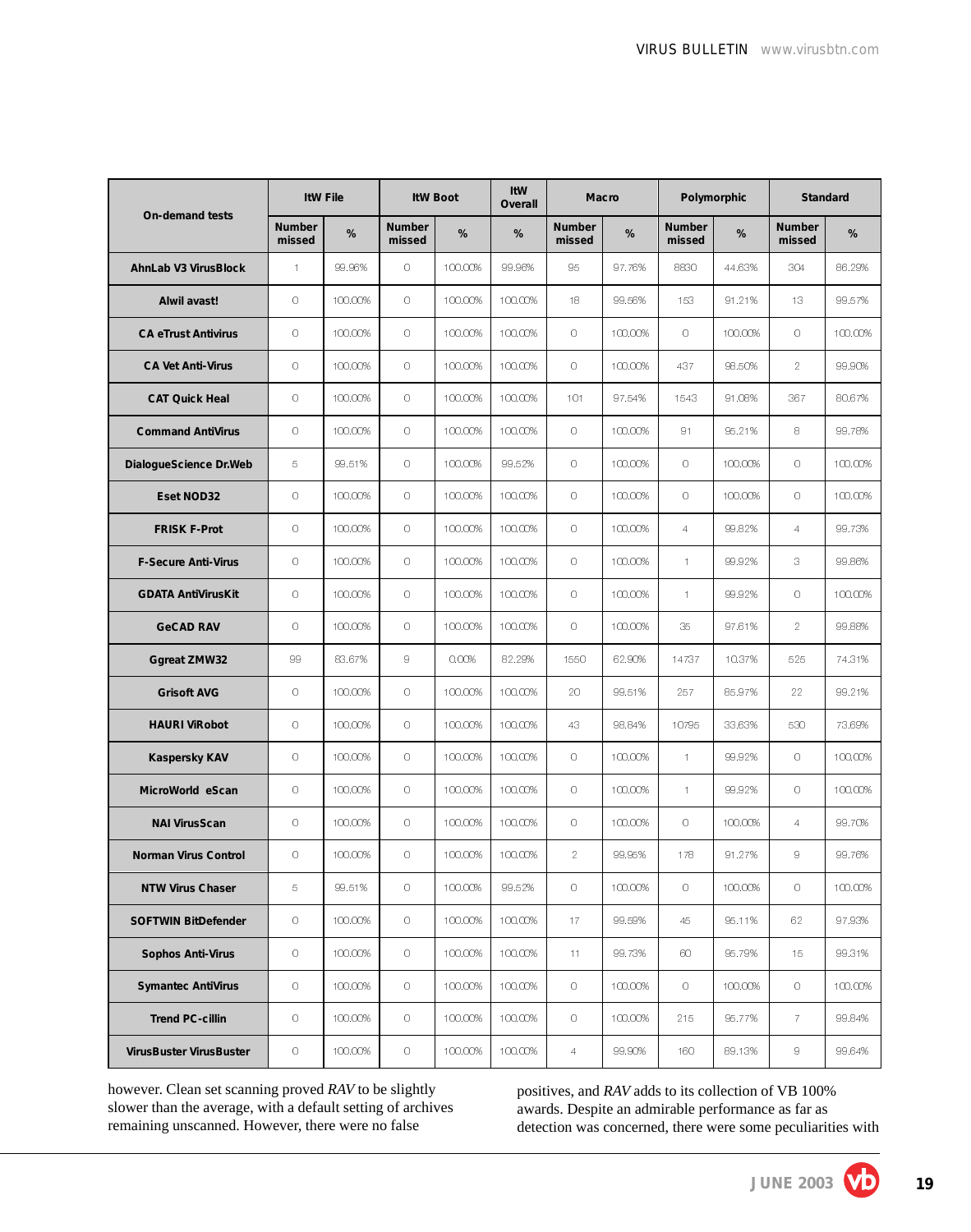the product's interface. Whenever launched the software reverted to its simple configuration, rather than the advanced interface that had been selected. This was probably related to a number of error messages that appeared on launching the program – problems appeared to be related to configuration rather than engine difficulties and certainly did not impair scanning performance.

#### **Ggreat ZMW32 Virus Scan M7.5+**

| <b>ItW Overall</b>           | 82.29% | Macro              | 62.90% |
|------------------------------|--------|--------------------|--------|
| <b>ItW Overall (o/a)</b> n/a |        | <b>Standard</b>    | 74.31% |
| <b>ItW File</b>              | 83.67% | Polymorphic 10.37% |        |

*Ggreat*'s *ZMW32* remains the only program in this review with no on-access component in the traditional sense. It does contain amail and http filters which operate in real time, although these do not fall under the functionality tested in these comparatives. The rather spartan command set proved a slight hindrance to testing: files may only be disinfected, there being no option to delete. The program has seen much improvement since its earlier versions were reviewed – on previous occasions the product suffered from general instability and logging did not appear to work fully. These problems now seem fully solved.

Detection rates saw an improvement too – although there was a certain degree of unpredictability. The test sets were scanned several times with slightly different results being obtained on each occasion. In the end disinfection was used repeatedly and a log taken of those files still noted as infected. Disinfected files, counted as detections, were discovered by the use of CRCs. All in all, the product has improved, though it still has a long way to go until it can qualify for a VB 100%.

#### **Grisoft AVG Anti-Virus System 6.0.478 275**

| <b>ItW Overall</b>          | 100.00% | Macro              | 99.51% |
|-----------------------------|---------|--------------------|--------|
| ItW Overall $(o/a)$ 100.00% |         | Standard           | 99.21% |
| <b>ItW File</b>             | 100.00% | Polymorphic 85.97% |        |

*Grisoft*'s *AVG* is another of those products which continue to put in stalwart performances. Misses were, as usual, mostly in the polymorphic test sets, with a small number in the



standard and macro test sets. However, no misses were noted in the ItW test set. In the clean set *AVG* found five suspicious files, but there were no outright declarations of infection, thus *AVG* achieves a VB 100% award.

In the *Windows 2000 Advanced Server* comparative (see *VB*, November 2002, p.16) *AVG* was noted to have missed an ItW sample of W32/Zoek.D (in addition to one other file

which denied the product a VB 100% award). Investigation has since shown the Zoek file to be a dropped backdoor portion of the virus, rather than an infective object. As a result, the file has been removed from the test sets and *AVG* should not have been logged as missing W32/Zoek.D.

#### **HAURI ViRobot Expert 4.0**

| <b>ItW Overall</b>          | 100.00% | Macro              | 98.84% |
|-----------------------------|---------|--------------------|--------|
| ItW Overall $(o/a)$ 100.00% |         | Standard           | 73.69% |
| <b>ItW File</b>             | 100.00% | Polymorphic 33.63% |        |

The last time *HAURI*'s *ViRobot* appeared in a comparative review, the product was among the speedier entrants in the clean test sets, and the state of affairs this time was much the same. It



was noted on the last occasion that the product's speed could, in part, be attributed to *ViRobot*'s non-detection of a number of older viruses. The same lack of detection of older viruses was seen this time, with large numbers of the polymorphic viruses being missed en masse. Despite these misses, *ViRobot* performed well on newer viruses and missed none of the samples in the ItW test set. In the clean sets one suspicious file was noted, though it was not declared infected, and thus *HAURI* is awarded a VB 100%.

#### **Kaspersky Anti-Virus 4.0.5.37**

| <b>ItW Overall</b>          | 100.00% | Macro       | 100.00% |
|-----------------------------|---------|-------------|---------|
| ItW Overall $(o/a)$ 100.00% |         | Standard    | 100.00% |
| ItW File                    | 100.00% | Polymorphic | 99.92%  |

*Kaspersky Anti-Virus* (*KAV*) was tested with high hopes for good detection rates. Sure enough, just the one missed sample of W32/Etap was noted (the same sample that was missed by *GDATA*'s product).

However, the impressive detection rate was rather spoiled by the presence of a false positive in the clean test sets. The problem file was declared to be a rebooting Trojan – in fact it is designed as a rebooting utility. The old adage (in computer terms at least) that renaming format would be enough to make it a Trojan, is brought to mind. Although this was an understandable misdiagnosis on the part of *Kaspersky Anti-Virus*, it was sufficient to deny a VB 100% award on this occasion.

#### **MicroWorld Services eScan 2003 10.1.02 (2.6.198.6)**

| <b>ItW Overall</b>          | 100.00% | Macro       | 100.00% |
|-----------------------------|---------|-------------|---------|
| ItW Overall $(o/a)$ 100.00% |         | Standard    | 100.00% |
| ItW File                    | 100.00% | Polymorphic | 99.92%  |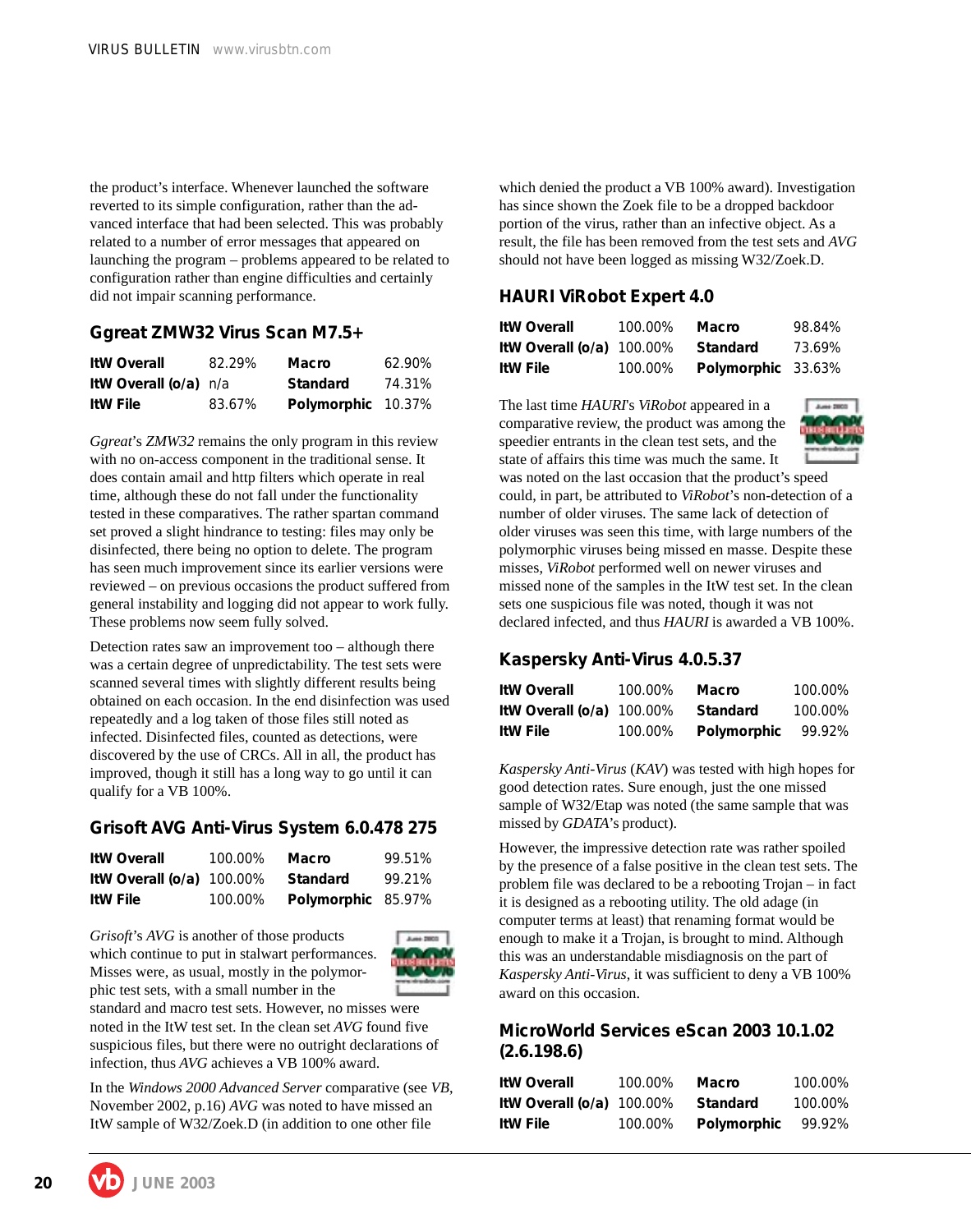|                             | <b>Executables</b> |                      | <b>OLE Files</b>     |                                                           | <b>Zipped Executables</b> |                      | <b>Zipped OLE Files</b> |                      |                 |                      |
|-----------------------------|--------------------|----------------------|----------------------|-----------------------------------------------------------|---------------------------|----------------------|-------------------------|----------------------|-----------------|----------------------|
| <b>Hard Disk Scan Rate</b>  | <b>Time</b><br>(s) | Throughput<br>(KB/s) | <b>FPs</b><br>[susp] | Time(s)                                                   | Throughput<br>(KB/s)      | <b>FPs</b><br>[susp] | Time<br>(s)             | Throughput<br>(KB/s) | Time(s)         | Throughput<br>(KB/s) |
| <b>AhnLab V3 VirusBlock</b> | 35                 | 15626.6              |                      | 11                                                        | 7212.2                    |                      | 134                     | 1189.7               | 28              | 2664.6               |
| Alwil avast!                | 112                | 4883.3               |                      | 24                                                        | 3305.6                    |                      | 64                      | 2490.9               | 21              | 3552.7               |
| <b>CA eTrust Antivirus</b>  | 94                 | 5818.4               |                      | $\overline{4}$                                            | 19833.4                   |                      | 43                      | 3707.4               | 8               | 9325.9               |
| <b>CA Vet Anti-Virus</b>    | 77                 | 7103.0               |                      | 5                                                         | 15866.8                   |                      | 50                      | 3188.3               | 10              | 7460.7               |
| <b>CAT Quick Heal</b>       | 56                 | 9766.6               |                      | 12                                                        | 6611.1                    |                      | 44                      | 3623.1               | 13              | 5739.0               |
| <b>Command AntiVirus</b>    | 103                | 5310.0               |                      | $\overline{4}$                                            | 19833.4                   |                      | 49                      | 3253.4               | 5               | 14921.5              |
| DialogueScience Dr.Web      | 226                | 2420.1               | $[12]$               | 14                                                        | 5666.7                    |                      | 84                      | 1897.8               | 15              | 4973.8               |
| Eset NOD32                  | 27                 | 20256.7              |                      | 3                                                         | 26444.6                   |                      | 27                      | 5904.3               | $_{\rm 6}$      | 12434.6              |
| <b>FRISK F-Prot</b>         | 102                | 5362.1               |                      | 5                                                         | 15866.8                   |                      | 57                      | 2796.8               | $_{\rm 6}$      | 12434.6              |
| <b>F-Secure Anti-Virus</b>  | 208                | 2629.5               |                      | 8                                                         | 9916.7                    |                      | 118                     | 1351.0               | 18              | 4144.9               |
| <b>GDATA AntiVirusKit</b>   | 457                | 1196.8               |                      | 12                                                        | 6611.1                    |                      | 209                     | 762.8                | 26              | 2869.5               |
| <b>GeCAD RAV</b>            | 276                | 1981.6               |                      | $\overline{5}$                                            | 15866.8                   |                      | 130                     | 1226.3               | $\bar{5}$       | 14921.5              |
| <b>Ggreat ZMW32</b>         | 29                 | 18859.7              | $\overline{4}$       | 18                                                        | 4407.4                    |                      | 2070                    | 77.0                 | 400             | 186.5                |
| <b>Grisoft AVG</b>          | 57                 | 9595.3               | $[5]$                | $\overline{7}$                                            | 11333.4                   |                      | 60                      | 2656.9               | 12              | 6217.3               |
| <b>HAURI ViRobot</b>        | 35                 | 15626.6              | $[1]$                | 21                                                        | 3777.8                    |                      | 81                      | 1968.1               | 27              | 2763.2               |
| <b>Kaspersky KAV</b>        | 188                | 2909.2               | $\mathbf{1}$         | 12 <sub>2</sub>                                           | 6611.1                    |                      | 110                     | 1449.2               | 30              | 2486.9               |
| MicroWorld eScan            | 149                | 3670.7               |                      | 18                                                        | 4407.4                    |                      | 90                      | 1771.3               | 30              | 2486.9               |
| <b>NAI VirusScan</b>        | 105                | 5208.9               |                      | 14                                                        | 5666.7                    |                      | 72                      | 2214.1               | 18              | 4144.9               |
| Norman Virus Control        | 190                | 2878.6               |                      | 8                                                         | 9916.7                    |                      | 103                     | 1547.7               | 12              | 6217.3               |
| <b>NTW Virus Chaser</b>     | 139                | 3934.8               | $[12]$               | 8                                                         | 9916.7                    |                      | 58                      | 2748.6               | 10              | 7460.7               |
| <b>SOFTWIN BitDefender</b>  | 862                | 634.5                | $[1]$                | 6                                                         | 13222.3                   |                      | 416                     | 383.2                | 17              | 4388.7               |
| <b>Sophos Anti-Virus</b>    | 69                 | 7926.6               |                      | $\mathcal{G}% _{M_{1},M_{2}}^{\alpha,\beta}(\mathcal{G})$ | 8814.9                    |                      | 38                      | 4195.2               | 11              | 6782.5               |
| <b>Symantec AntiVirus</b>   | 138                | 3963.3               |                      | 20                                                        | 3966.7                    |                      | 59                      | 2702.0               | 21              | 3552.7               |
| <b>Trend PC-cillin</b>      | 77                 | 7103.0               |                      | $\overline{4}$                                            | 19833.4                   |                      | 43                      | 3707.4               | 12 <sub>2</sub> | 6217.3               |
| VirusBuster VirusBuster     | 170                | 3217.2               |                      | $7\,$                                                     | 11333.4                   |                      | 105                     | 1518.3               | 14              | 5329.1               |

*eScan* is yet another product that is derived from third-party engines – this one being a derivative of the *GDATA* product, which, in turn, incorporates the *Kaspersky* and *RAV* engines.



What was surprising about *eScan* lay in the matter of

scanning speeds on the clean test sets. In most cases, the further from the ultimate source of the engine, the slower the product becomes. In this case, however, scanning speeds were faster than for any of the other products involved. On the less positive side, however, the detection of boot sector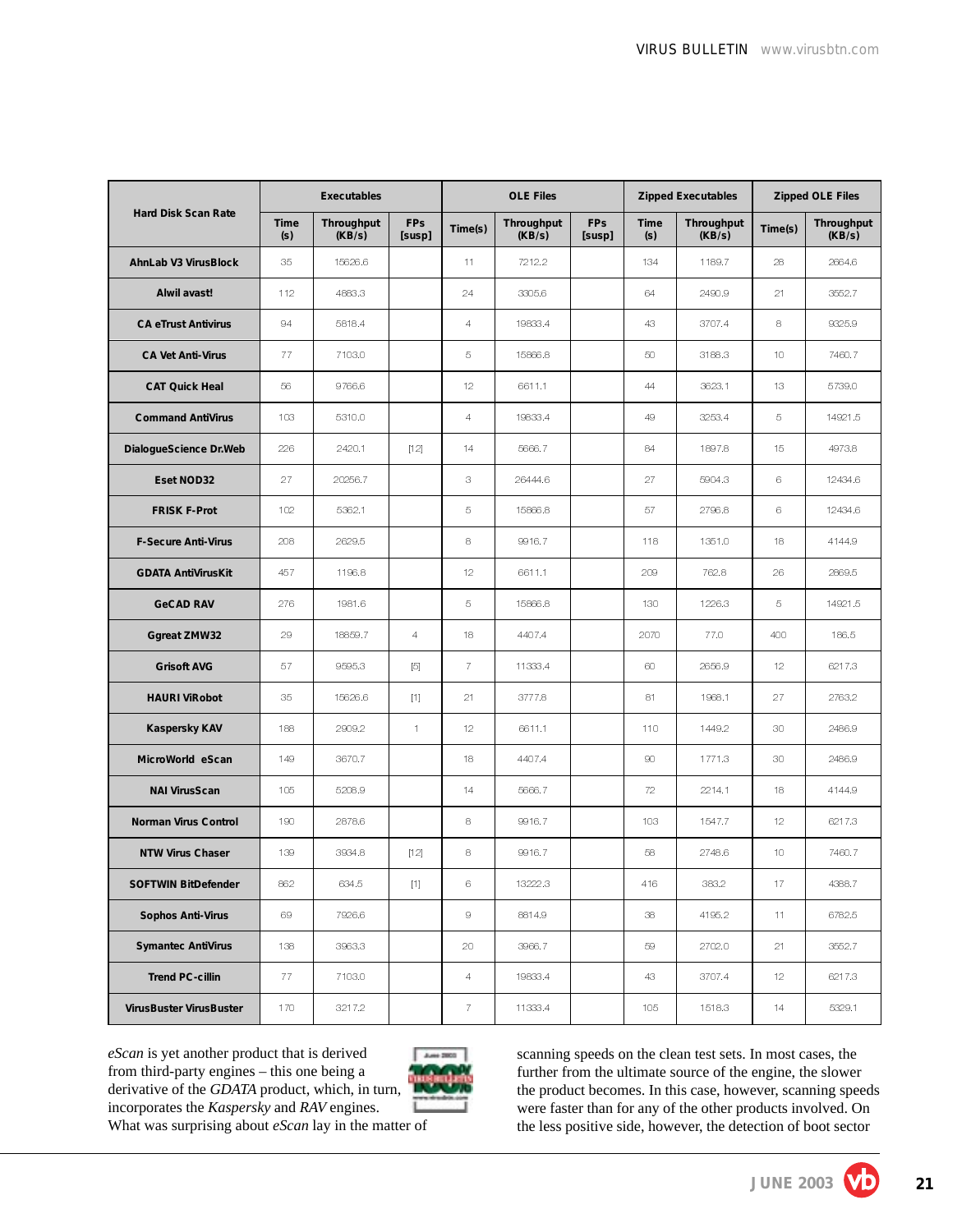viruses on access was (although complete eventually) rather a hit and miss affair. Detection rates for *eScan* were identical to those seen in the *GDATA* product, as was the lack of false positives in any clean set. In combination, this performance was sufficient to gain *eScan* a VB 100%.

#### **NAI VirusScan Enterprise 7.00 4.2.40 4261**

| <b>ItW Overall</b>          | 100.00% | <b>Macro</b>        | 100.00% |
|-----------------------------|---------|---------------------|---------|
| ItW Overall $(o/a)$ 100.00% |         | Standard            | 99.70%  |
| <b>ItW File</b>             | 100.00% | Polymorphic 100.00% |         |

*NAI* was notable by its absence in last month's *Linux* review and makes a welcome return this month. It should be pointed out that *NAI*'s lack of submission in last month's review was a



result of a combination of errors on the part of both *VB* and *NAI*, rather than a deliberate absence from the testing lineup on the part of the developer. This month the review process for *VirusScan* started smoothly enough, although initial scanning tests were thwarted by the non-appearance of logs if the default log location and name were used. Changing these resolved the problem, and scanning progressed unhindered. No false positives were noted on the clean set tests, while scanning rates remained around the average. Misses of infected files were limited to the archived versions of W32/Heidi.A and the now defunct JS/Unicle. This performance was sufficient to earn *VirusScan* a VB 100% award.

#### **New Technology Wave Inc. Virus Chaser 5.0**

| <b>ItW Overall</b>         | 99.52% | Macro               | 100.00% |
|----------------------------|--------|---------------------|---------|
| ItW Overall $(o/a)$ 99.52% |        | <b>Standard</b>     | 100.00% |
| <b>ItW File</b>            | 99.51% | Polymorphic 100.00% |         |

*Virus Chaser* is another rebadged product – in this case *DialogueScience* is the engine developer. The product's detection rates and behaviour in the clean sets were all but identical to those exhibited by *Dr.Web*. Unfortunately this included the missed samples of W32/Bodgy.A and thus *Virus Chaser* does not obtain a VB 100% award this month.

#### **Norman Virus Control 5.50 5.40.42**

| <b>ItW Overall</b>          | 100.00% | Macro              | 99.95% |
|-----------------------------|---------|--------------------|--------|
| ItW Overall $(o/a)$ 100.00% |         | Standard           | 99.76% |
| <b>ItW File</b>             | 100.00% | Polymorphic 91.27% |        |

*Norman Virus Control* has been notable over the last year for its changing log file status. Configurations have moved through no logs, logs of both missed and detected files, and have now



stabilised at logs of infected files only. The log files proved easy enough to parse in this form and showed *NVC* to have strong detection rates against all but some modern polymorphics, none of which have yet entered into the ItW test set. The clean set files were scanned without any problems or false positives, thus *NVC* earns a VB 100% award. *NVC* suffered the same problem in last month's *Linux* comparative as *AVG* suffered in the previous review: *NVC* should not have been logged as having missed W32/Zoek.D. However, the lack of an on-access scanner means that *NVC* still did not qualify for a VB 100%.

#### **SOFTWIN BitDefender Standard Edition 7 72112**

| <b>ItW Overall</b>          | 100.00% | Macro              | 99.59% |
|-----------------------------|---------|--------------------|--------|
| ItW Overall $(o/a)$ 100.00% |         | Standard           | 97.93% |
| ItW File                    | 100.00% | Polymorphic 95.11% |        |

*BitDefender* has had a few ups and downs in its performance over the years. On this occasion the product showed perfect detection of ItW samples in addition to good detection rates in



the other test sets. There was only one disappointment, this concerning the speed of scanning. Although by no means

In the Wild File Detection Rates

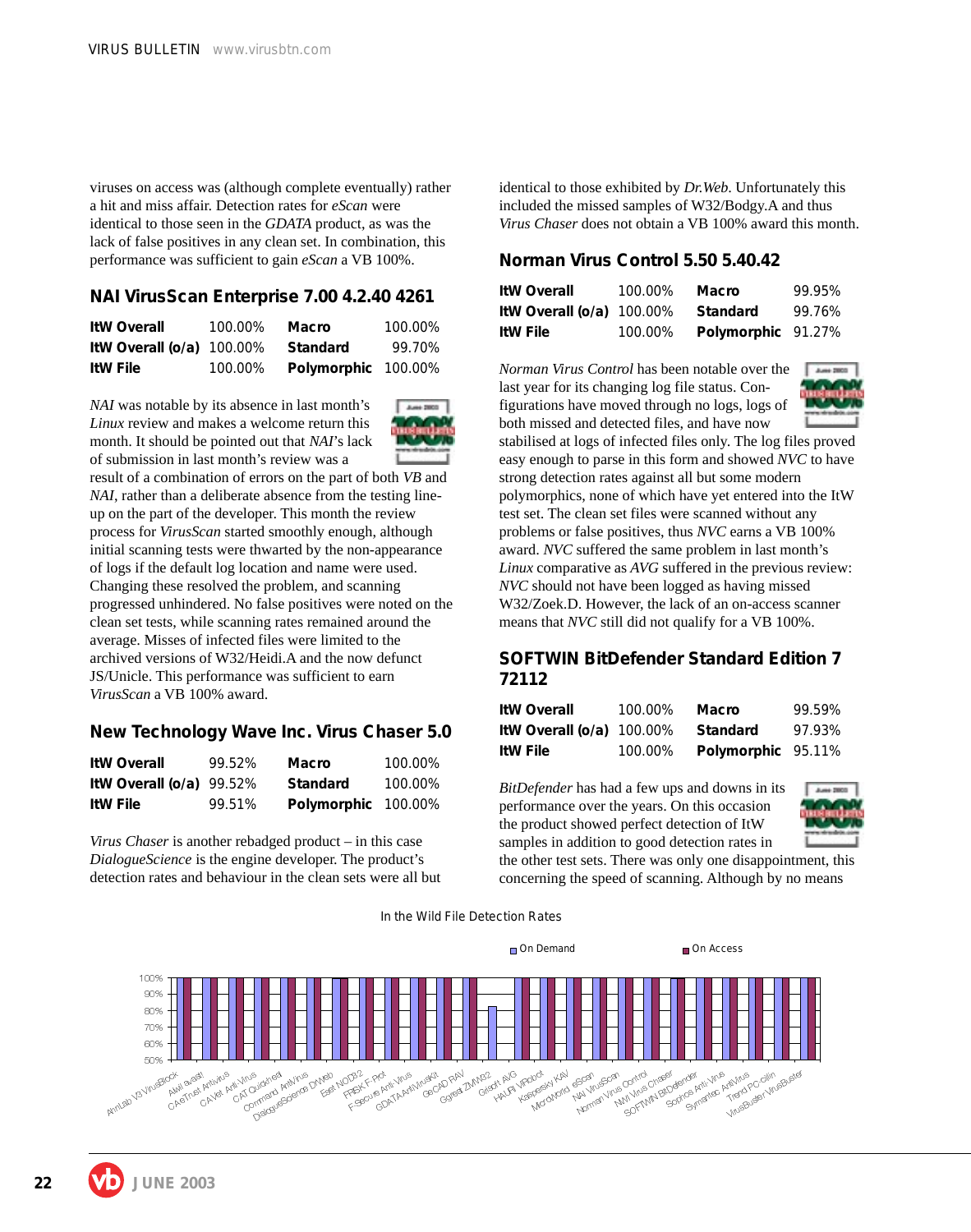the worst upon OLE files or zipped executables, the scanning rate of non-archived executables was sluggish. No false positives were obtained, however, and thus *BitDefender* earns a VB 100% award.

#### **Sophos Anti-Virus 3.69**

| <b>ItW Overall</b>          | 100.00% | <b>Macro</b>       | 99.73% |
|-----------------------------|---------|--------------------|--------|
| ItW Overall $(o/a)$ 100.00% |         | Standard           | 99.31% |
| <b>ItW File</b>             | 100.00% | Polymorphic 95.79% |        |

*Sophos Anti-Virus* has, in the past, lagged somewhat behind the pack in fully-automated daily update technology and currently its developers are working on various projects to



lessen this gap. It was therefore a happy surprise to be presented with a new option for updating the product, in the form of an executable file. However, it was merely a selfextracting zip file, rather than an updating tool as such – it was still necessary to position the update files by hand and to restart the *Sophos Anti-Virus* application. With this process complete, the application performed in its usual smooth fashion. Results were good, with perfect detection of ItW files and misses elsewhere comprising a selection of files which have been missed more or less constantly for several months. With no false positives, and a fairly speedy rate of scanning, *Sophos* takes home a VB 100% award.

#### **Symantec AntiVirus Corporate Edition 8.00.9374 4.1.0.15**

| <b>ItW Overall</b>          | 100.00% | Macro               | 100.00% |
|-----------------------------|---------|---------------------|---------|
| ItW Overall $(o/a)$ 100.00% |         | Standard            | 100.00% |
| <b>ItW File</b>             | 100.00% | Polymorphic 100.00% |         |

*Symantec AntiVirus* did not disappoint on this occasion. With no false positives and full detection of all files in the ItW test set a VB 100% award is earned. There was one less than



ideal feature of the product, however. On samples of W32/CTX and W32/SK variants the scanning speed was very slow indeed, with delays of several seconds between the scanning of some files. This is not a problem which is exhibited on clean files, however, so is more than likely a side-effect of the fact that exact virus identification is regarded as important by the developers.

#### **Trend Micro PC-cillin 2003 10.02 1072**

| <b>ItW Overall</b>          | 100.00% | Macro       | 100.00% |
|-----------------------------|---------|-------------|---------|
| ItW Overall $(o/a)$ 100.00% |         | Standard    | 99.84%  |
| <b>ItW File</b>             | 100.00% | Polymorphic | 95.77%  |

Where detection was concerned, *PC-cillin*'s misses were confined exclusively to various polymorphic viruses, including some which are also located within the standard test set. On-



access scanning revealed one rather bizarre piece of behaviour – after a short time the display became rather garbled in those areas where screen refreshes were not being forced. However this seemed to affect neither the performance of *PC-cillin* nor that of other applications on the machine. Performance in both detection and the clean set tests was ample for *Trend* to gain a VB 100% award.

#### **VirusBuster VirusBuster for Windows Antivirus Solution 4.2 build 16**

| <b>ItW Overall</b>                 | 100.00% | Macro              | 99.90% |
|------------------------------------|---------|--------------------|--------|
| ItW Overall (o/a) 100.00% Standard |         |                    | 99.64% |
| <b>ItW File</b>                    | 100.00% | Polymorphic 89.13% |        |

*VirusBuster* displayed few faults or pieces of outstanding behaviour. The test procedures all ran smoothly, with no untoward false positives in the clean set, and misses of infected samples



were mostly among the polymorphic samples. There was a smattering of misses in the macro test set, but none in the ItW set. *VirusBuster* deservedly gains a VB 100% award.

#### **CONCLUSION**

In comparison with the non-*Windows* test of the last comparative reivew, this month's results show a large number of VB 100% awards being achieved.

Of course, *Windows XP* is sufficiently similar to *NT* that lessons learned on products for that platform have helped in the smooth production of products for *XP*. What remains to be seen, however, is whether those lessons are specific to the architecture or whether they can be applied more generally within any *Microsoft*-designed environment. The answer to that question will come in due course, when 64 bit *Windows* operating systems move from being strappedon afterthoughts to mainstream platforms in their own right. How soon that will be is anyone's guess, but the tests should make for interesting reading.

#### **Technical details:**

**Test environment:** Identical 1.6 GHz Intel Pentium machines with 512 MB RAM, 20 GB dual hard disks, DVD/CD-Rom and 3.5-inch floppy drive running *Windows XP Professional*.

**Virus test sets:** Complete listings of the test sets used are at http://www.virusbtn.com/Comparatives/WinXP/2003/test\_sets.html. A complete description of the results calculation protocol is at http://www.virusbtn.com/Comparatives/Win95/199801/protocol.html.